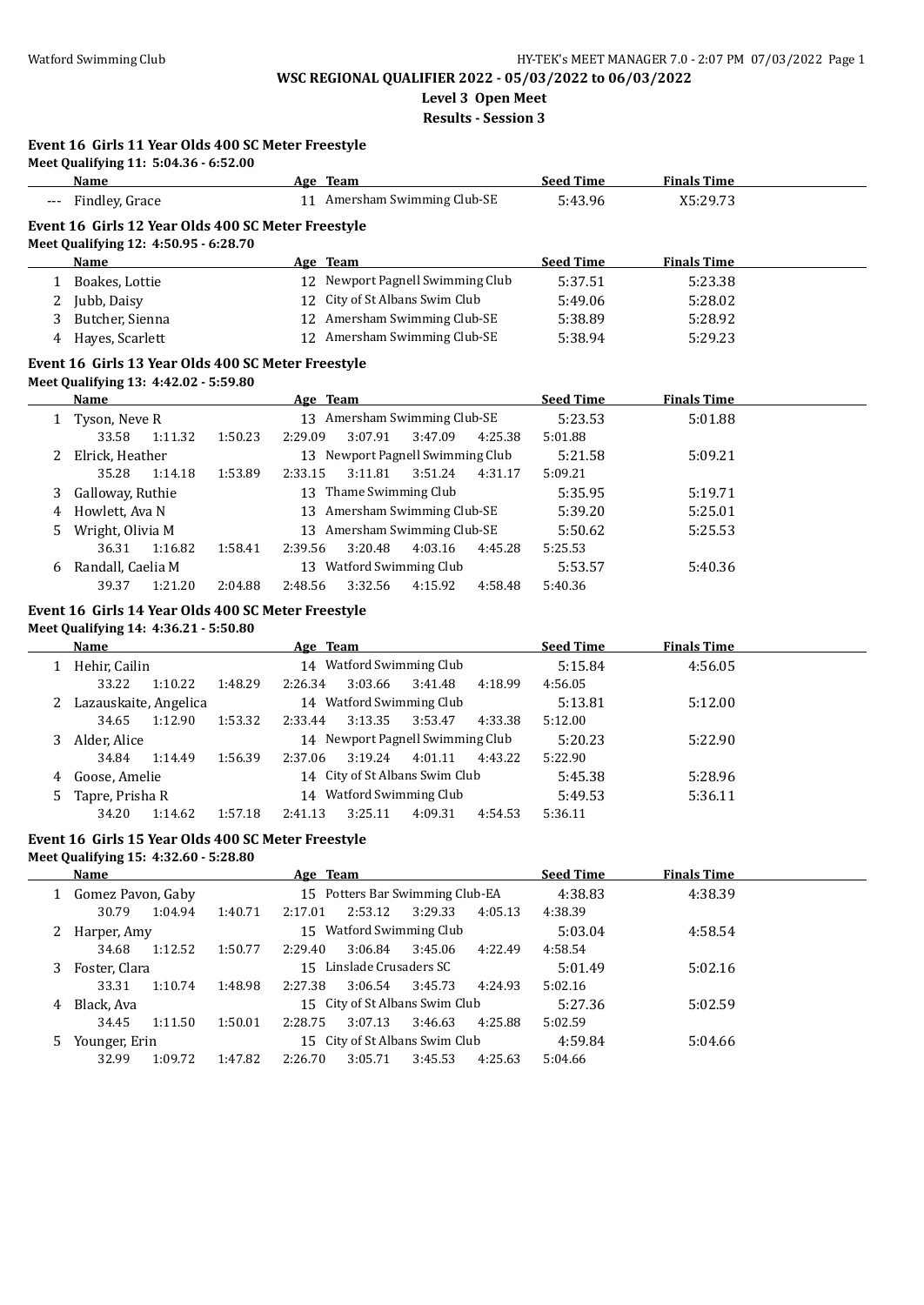**Level 3 Open Meet**

**Results - Session 3**

#### **(Event 16 Girls 15 Year Olds 400 SC Meter Freestyle)**

| Name            |         |         | Age Team |                            |         |         | <b>Seed Time</b> | <b>Finals Time</b> |  |
|-----------------|---------|---------|----------|----------------------------|---------|---------|------------------|--------------------|--|
| Mathias, Bryony |         |         |          | 15 Dunstable Swimming Club |         |         | 5:20.05          | 5:12.13            |  |
| 34.95           | 1:13.50 | 1:53.62 | 2:34.23  | 3:14.23                    | 3:54.85 | 4:34.57 | 5:12.13          |                    |  |

#### **Event 16 Girls 16 & Over 400 SC Meter Freestyle**

**Meet Qualifying 16&O: 4:29.89 - 5:25.20**

|    | Name                |               |         | Age Team |         |                                 |                     | <b>Seed Time</b> | <b>Finals Time</b> |  |
|----|---------------------|---------------|---------|----------|---------|---------------------------------|---------------------|------------------|--------------------|--|
|    | 1 Thompson, Evie    |               |         |          |         | 17 Hitchin Swimming Club-EA     |                     | 4:50.99          | 4:51.83            |  |
|    | 32.10               | 1:08.43       | 1:45.91 | 2:23.71  | 3:01.43 | 3:38.99                         | 4:16.36             | 4:51.83          |                    |  |
| 2  | 0'Meara, Niamh C    |               |         |          |         | 16 Watford Swimming Club        |                     | 4:49.99          | 4:52.16            |  |
|    | 31.48               | 1:07.43       | 1:44.98 | 2:22.97  | 3:00.96 |                                 | $3:38.51$ $4:16.22$ | 4:52.16          |                    |  |
| 3  | Beaver, Kiera       |               |         |          |         | 18 Watford Swimming Club        |                     | 4:47.76          | 4:52.31            |  |
|    | 31.92               | 1:08.33       | 1:46.39 | 2:24.76  | 3:01.99 | 3:39.43 4:17.21                 |                     | 4:52.31          |                    |  |
| 4  | Clark, Sophie E     |               |         |          |         | 18 Hitchin Swimming Club-EA     |                     | 4:51.11          | 4:52.80            |  |
|    |                     | 33.14 1:09.28 | 1:47.11 | 2:24.77  | 3:02.66 |                                 | 3:40.24 4:17.66     | 4:52.80          |                    |  |
| 5. | White, Keely        |               |         |          |         | 16 Potters Bar Swimming Club-EA |                     | 4:51.00          | 4:53.26            |  |
|    |                     | 33.25 1:10.06 | 1:47.26 | 2:24.79  | 3:01.96 | 3:39.18                         | 4:17.08             | 4:53.26          |                    |  |
| 6  | Presland, Emily     |               |         |          |         | 20 Bushey Amateur Swimming Club |                     | 4:54.02          | 4:57.61            |  |
|    | 32.80               | 1:08.83       | 1:46.93 | 2:25.18  |         | 3:03.19 3:41.27 4:19.87         |                     | 4:57.61          |                    |  |
| 7  | Bagot, Eleanor      |               |         |          |         | 17 Amersham Swimming Club-SE    |                     | 4:54.16          | 4:58.75            |  |
|    | 34.31               | 1:11.71       | 1:49.52 | 2:27.91  | 3:06.43 | 3:44.47                         | 4:22.17             | 4:58.75          |                    |  |
|    | Hine, Caitlin S     |               |         |          |         | 19 Watford Swimming Club        |                     | 4:52.49          | 5:00.15            |  |
|    | 32.89               | 1:09.85       | 1:47.30 | 2:25.41  |         | 3:03.34 3:42.07 4:21.08         |                     | 5:00.15          |                    |  |
| 9  | Birmingham, Louise  |               |         |          |         | 16 Thame Swimming Club          |                     | 5:11.40          | 5:00.21            |  |
|    | 33.87               | 1:11.06       | 1:49.05 | 2:27.44  | 3:05.91 | 3:44.08                         | 4:23.24             | 5:00.21          |                    |  |
| 10 | Eva, Ellie          |               |         |          |         | 18 Hitchin Swimming Club-EA     |                     | 5:01.47          | 5:00.79            |  |
|    | 33.86               | 1:10.95       | 1:48.78 | 2:27.49  | 3:06.76 | 3:44.35                         | 4:22.92             | 5:00.79          |                    |  |
| 11 | Warne, Jess         |               |         |          |         | 17 Watford Swimming Club        |                     | 4:57.49          | 5:03.82            |  |
|    | 33.57               | 1:10.33       | 1:48.49 | 2:27.42  | 3:06.31 | 3:45.59                         | 4:25.01             | 5:03.82          |                    |  |
| 12 | Shepperson, Dayna L |               |         |          |         | 17 Potters Bar Swimming Club-EA |                     | 4:55.55          | 5:07.04            |  |
|    | 33.95               | 1:12.10       | 1:51.10 | 2:30.36  | 3:09.47 | 3:48.80                         | 4:28.29             | 5:07.04          |                    |  |
| 13 | Baxter, Frankie D   |               |         |          |         | 16 Amersham Swimming Club-SE    |                     | 5:08.46          | 5:09.00            |  |
|    | 34.76               | 1:13.38       | 1:52.90 | 2:32.00  | 3:10.84 | 3:50.09                         | 4:29.66             | 5:09.00          |                    |  |

#### **Event 17 Boys 12 Year Olds 200 SC Meter IM Meet Qualifying 12: 2:29.16 - 3:23.30**

|       | Name               |         | Age Team                                                                                   | <b>Seed Time</b> | <b>Finals Time</b> |  |
|-------|--------------------|---------|--------------------------------------------------------------------------------------------|------------------|--------------------|--|
|       | Murray, Lochlann J |         | 12 Chesham Swimming Club-SE                                                                | 2:50.67          | 2:46.71            |  |
|       | 1:15.89<br>33.29   | 2:09.02 | 2:46.71                                                                                    |                  |                    |  |
|       | 2 Mowbray, Remy A  |         | 12 Amersham Swimming Club-SE                                                               | 2:59.70          | 2:51.18            |  |
|       | 1:20.25<br>37.49   | 2:12.37 | 2:51.18                                                                                    |                  |                    |  |
|       | Talbot, Daniel     |         | 12 Leighton Buzzard Swimming Club                                                          | 3:06.56          | 2:57.29            |  |
|       | 1:25.93<br>41.23   | 2:17.75 | 2:57.29                                                                                    |                  |                    |  |
| $---$ | Irvine, Felipe     |         | 12 Watford Swimming Club                                                                   | 3:15.90          | DQ                 |  |
|       |                    |         | 7.6 Did not touch at turn or finish with both hands, or touch not simultaneous or hands no |                  |                    |  |

<sup>40.85</sup> 1:32.74 2:30.02 DQ

#### **Event 17 Boys 13 Year Olds 200 SC Meter IM Meet Qualifying 13: 2:22.54 - 3:10.80**

| <b>Name</b>   |         |         | Age Team                    | <b>Seed Time</b> | <b>Finals Time</b> |  |
|---------------|---------|---------|-----------------------------|------------------|--------------------|--|
| Fenwick, Olly |         |         | Verulam Swim Club-EA<br>13. | 2:44.82          | 2:39.72            |  |
| 33.47         | 1:13.72 | 2:02.95 | 2:39.72                     |                  |                    |  |
| Beer, Jack    |         |         | 13 Linslade Crusaders SC    | 2:53.67          | 2:41.31            |  |
| 34.87         | 1:16.65 | 2:04.24 | 2:41.31                     |                  |                    |  |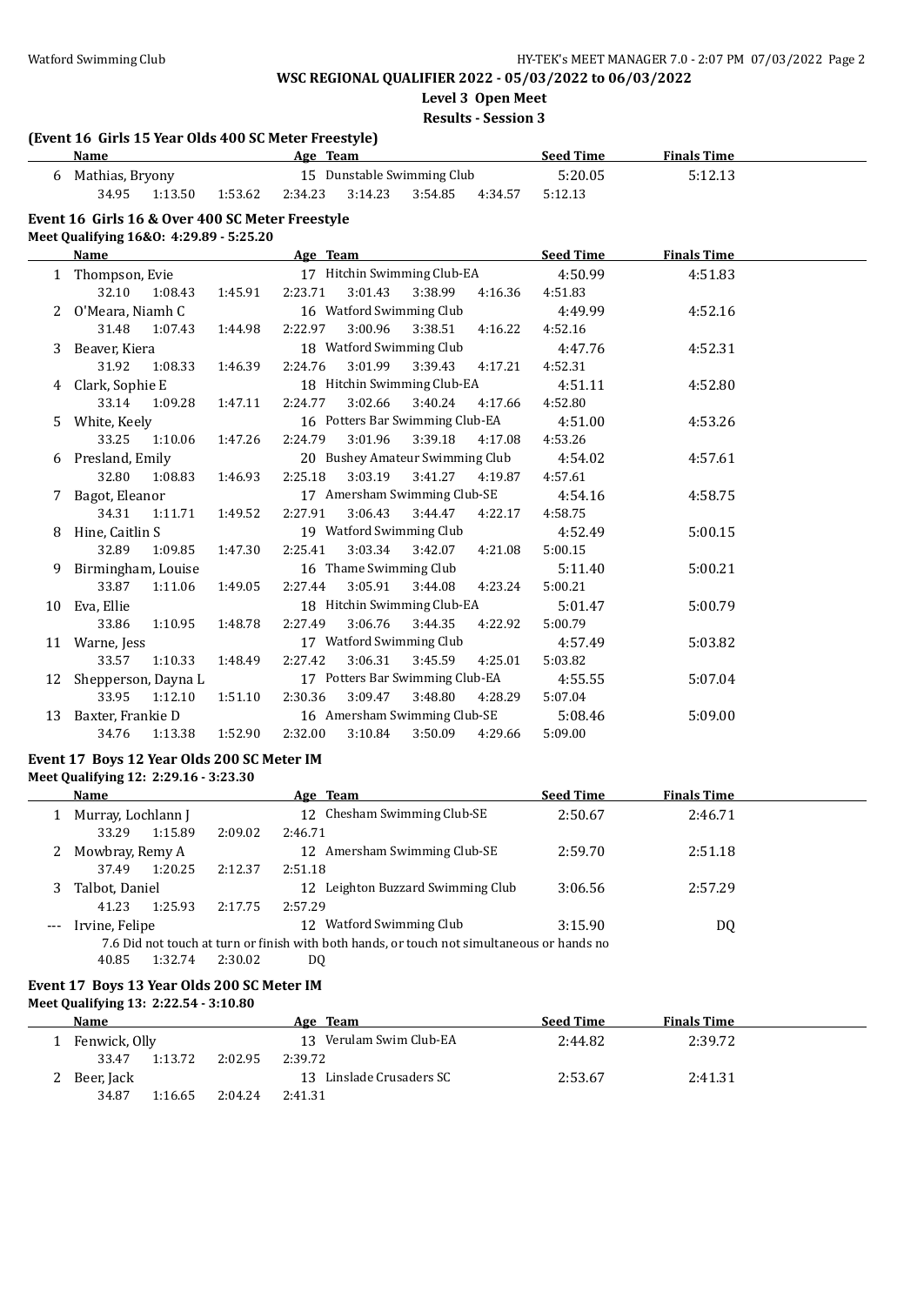**Level 3 Open Meet**

**Results - Session 3**

| <b>Name</b>          |         |         | Age Team                        | <b>Seed Time</b> | <b>Finals Time</b> |  |
|----------------------|---------|---------|---------------------------------|------------------|--------------------|--|
| Bertossa Padin, Luca |         |         | 13 Potters Bar Swimming Club-EA | 2:59.23          | 2:54.10            |  |
| 38.02                | 1:21.46 | 2:13.64 | 2:54.10                         |                  |                    |  |
| Lesner, Max R        |         |         | 13 Potters Bar Swimming Club-EA | 3:00.73          | 2:55.96            |  |
| 37.51                | 1:22.93 | 2:17.27 | 2:55.96                         |                  |                    |  |

# **Event 17 Boys 14 Year Olds 200 SC Meter IM**

#### **Meet Qualifying 14: 2:18.32 - 3:00.30**

|   | Name             |         | Age Team                       | <b>Seed Time</b> | <b>Finals Time</b> |  |
|---|------------------|---------|--------------------------------|------------------|--------------------|--|
|   | May, Raffy W     |         | 14 Watford Swimming Club       | 2:27.66          | 2:26.15            |  |
|   | 1:07.97<br>31.66 | 1:52.23 | 2:26.15                        |                  |                    |  |
|   | Bosianu, Calin   |         | 14 Hemel Hempstead SC          | 2:31.19          | 2:27.76            |  |
|   | 1:07.45<br>29.45 | 1:51.12 | 2:27.76                        |                  |                    |  |
|   | Chaplin, Oscar   |         | 14 City of St Albans Swim Club | 2:37.30          | 2:34.41            |  |
|   | 1:13.18<br>33.50 | 1:58.02 | 2:34.41                        |                  |                    |  |
| 4 | Ingram, Ryan     |         | 14 Hemel Hempstead SC          | 2:21.28          | 2:40.12            |  |
|   | 31.73<br>1:11.70 | 2:02.00 | 2:40.12                        |                  |                    |  |

#### **Event 17 Boys 15 Year Olds 200 SC Meter IM**

**Meet Qualifying 15: 2:13.85 - 2:53.20**

|   | Name            |         |         | Age Team                             | <b>Seed Time</b> | <b>Finals Time</b> |  |
|---|-----------------|---------|---------|--------------------------------------|------------------|--------------------|--|
|   | Taggart, Ben D  |         |         | 15 Watford Swimming Club             | 2:29.82          | 2:26.48            |  |
|   | 33.22           | 1:12.27 | 1:52.84 | 2:26.48                              |                  |                    |  |
| 2 | Evans, Toby     |         |         | Leighton Buzzard Swimming Club<br>15 | 2:37.62          | 2:34.80            |  |
|   | 32.01           | 1:10.32 | 1:58.53 | 2:34.80                              |                  |                    |  |
| 3 | Foreman, Danny  |         |         | 15 Potters Bar Swimming Club-EA      | 2:40.44          | 2:35.65            |  |
|   | 33.02           | 1:12.09 | 1:59.62 | 2:35.65                              |                  |                    |  |
| 4 | Bagot, Milo     |         |         | Amersham Swimming Club-SE<br>15      | 2:49.94          | 2:43.51            |  |
|   | 34.81           | 1:16.01 | 2:06.03 | 2:43.51                              |                  |                    |  |
| 5 | Ball, Alexander |         |         | Potters Bar Swimming Club-EA<br>15.  | 2:45.55          | 2:43.86            |  |
|   | 34.49           | 1:19.21 | 2:05.48 | 2:43.86                              |                  |                    |  |

#### **Event 17 Boys 16 & Over 200 SC Meter IM**

#### **Meet Qualifying 16&O: 2:09.14 - 2:43.70**

|     | Name                  |         |         | Age Team                           | <b>Seed Time</b> | <b>Finals Time</b> |  |
|-----|-----------------------|---------|---------|------------------------------------|------------------|--------------------|--|
|     | Mapley, Nathanial     |         |         | 16 City of St Albans Swim Club     | 2:16.65          | 2:18.11            |  |
|     | 29.46                 | 1:05.07 | 1:48.73 | 2:18.11                            |                  |                    |  |
|     | Barnard, Jack         |         |         | Potters Bar Swimming Club-EA<br>17 | 2:22.73          | 2:20.52            |  |
|     | 28.79                 | 1:05.56 | 1:48.63 | 2:20.52                            |                  |                    |  |
| 3   | Buckley, William      |         |         | 16 Watford Swimming Club           | 2:20.59          | 2:20.84            |  |
|     | 29.50                 | 1:05.52 | 1:48.08 | 2:20.84                            |                  |                    |  |
| 4   | Kalverboer, Alexander |         |         | 16 City of St Albans Swim Club     | 2:23.39          | 2:21.22            |  |
|     | 30.47                 | 1:05.66 | 1:47.19 | 2:21.22                            |                  |                    |  |
| 5   | Adams, Kai            |         |         | 16 Potters Bar Swimming Club-EA    | 2:23.28          | 2:24.10            |  |
|     | 29.19                 | 1:08.13 | 1:49.80 | 2:24.10                            |                  |                    |  |
| 6   | Guest, Finley A       |         |         | 16 Watford Swimming Club           | 2:27.77          | 2:30.64            |  |
|     | 31.37                 | 1:07.23 | 1:52.74 | 2:30.64                            |                  |                    |  |
|     | Martell, Luke         |         |         | 16 Potters Bar Swimming Club-EA    | 2:37.50          | 2:33.31            |  |
|     | 34.00                 | 1:11.71 | 1:59.18 | 2:33.31                            |                  |                    |  |
| 8   | Lawrence, Harry       |         |         | Verulam Swim Club-EA<br>17         | 2:35.77          | 2:34.92            |  |
|     | 31.80                 | 1:10.63 | 1:58.90 | 2:34.92                            |                  |                    |  |
| --- | Lim, Theo             |         |         | 16 Watford Swimming Club           | 2:40.62          | X2:35.19           |  |
|     | 33.16                 | 1:14.03 | 1:59.34 | 2:35.19                            |                  |                    |  |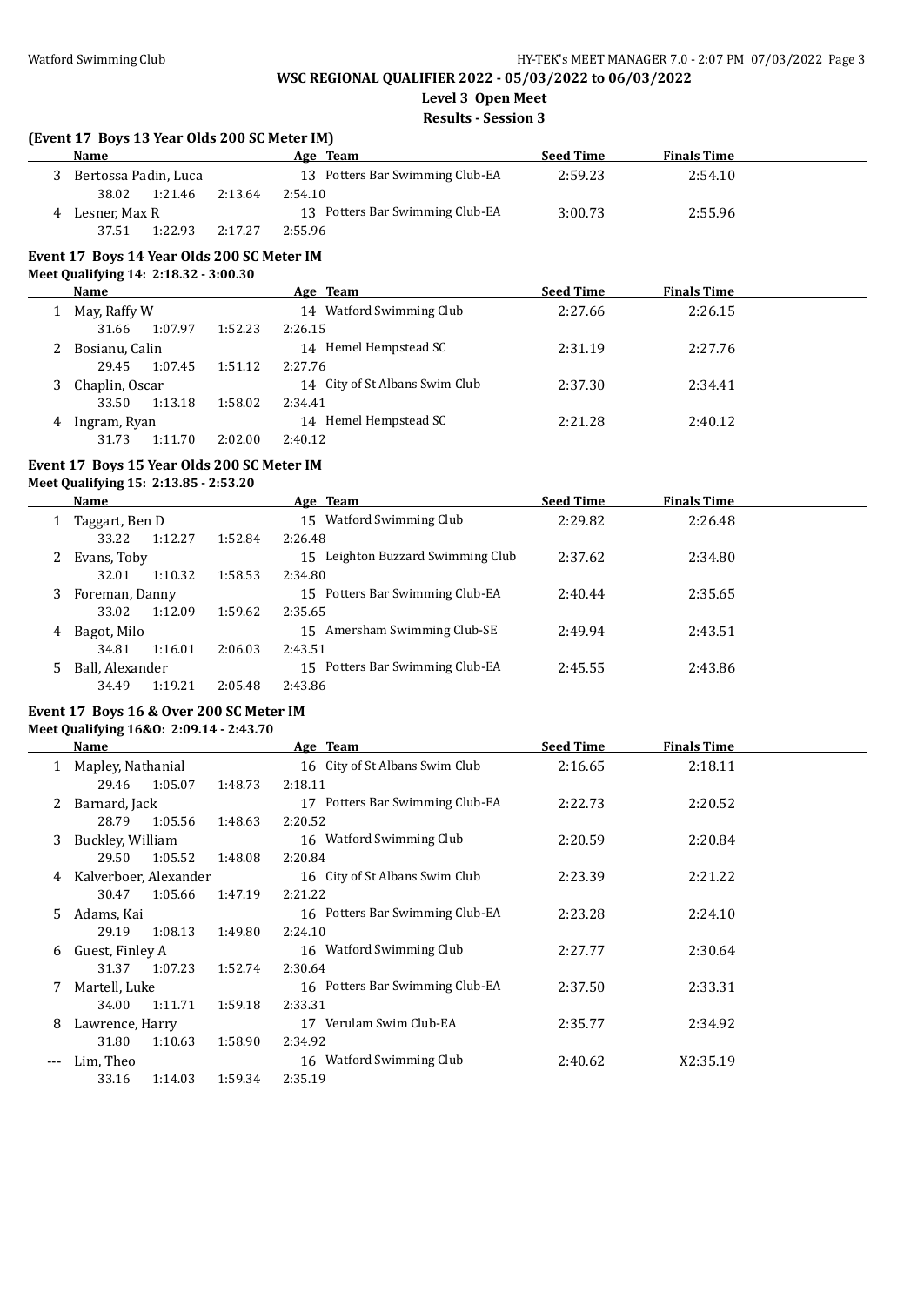33.37 1:08.67

33.78 1:09.84

# **WSC REGIONAL QUALIFIER 2022 - 05/03/2022 to 06/03/2022**

**Level 3 Open Meet**

**Results - Session 3**

|   | Event 18 Girls 12 Year Olds 200 SC Meter Butterfly<br>Meet Qualifying 12: 2:33.72 - 3:28.40               |         |         |                                  |                  |                    |  |
|---|-----------------------------------------------------------------------------------------------------------|---------|---------|----------------------------------|------------------|--------------------|--|
|   | <b>Name</b>                                                                                               |         |         | Age Team                         | <b>Seed Time</b> | <b>Finals Time</b> |  |
|   | 1 Machin, Sophie E<br>36.52<br>1:19.68                                                                    | 2:06.49 | 2:54.66 | 12 Amersham Swimming Club-SE     | 2:57.20          | 2:54.66            |  |
|   | 2 Boakes, Lottie                                                                                          |         |         | 12 Newport Pagnell Swimming Club | 3:20.85          | 3:13.80            |  |
|   | 39.75<br>1:28.59                                                                                          | 2:21.40 | 3:13.80 |                                  |                  |                    |  |
|   | Event 18 Girls 14 Year Olds 200 SC Meter Butterfly<br>Meet Qualifying 14: 2:24.46 - 3:08.00               |         |         |                                  |                  |                    |  |
|   | Name                                                                                                      |         |         | Age Team                         | <b>Seed Time</b> | <b>Finals Time</b> |  |
|   | 1 Hamilton, Georgina<br>36.60<br>1:20.79                                                                  | 2:08.34 | 2:57.23 | 14 City of St Albans Swim Club   | 3:00.79          | 2:57.23            |  |
|   | Event 18 Girls 15 Year Olds 200 SC Meter Butterfly<br>Meet Qualifying 15: 2:20.77 - 2:59.90               |         |         |                                  |                  |                    |  |
|   | <b>Name</b>                                                                                               |         |         | Age Team                         | <b>Seed Time</b> | <b>Finals Time</b> |  |
|   | 1 Shine, Autumn R<br>35.31<br>1:17.70                                                                     | 2:05.27 | 2:56.70 | 15 Potters Bar Swimming Club-EA  | 2:58.41          | 2:56.70            |  |
|   | Event 18 Girls 16 & Over 200 SC Meter Butterfly<br>Meet Qualifying 16&0: 2:16.31 - 2:54.80<br><b>Name</b> |         |         | Age Team                         | <b>Seed Time</b> | <b>Finals Time</b> |  |
|   | 1 Stanley, Lucinda M                                                                                      |         |         | 18 Harpenden Swimming Club       | 2:33.83          | 2:37.02            |  |
|   | 33.47<br>1:12.62                                                                                          | 1:54.82 | 2:37.02 |                                  |                  |                    |  |
|   | Event 19 Boys 10 Year Olds 100 SC Meter Freestyle<br>Meet Qualifying 10: 1:06.01 - 1:35.00<br>Name        |         |         | Age Team                         | <b>Seed Time</b> | <b>Finals Time</b> |  |
|   | 1 Brewster, Monty G<br>40.97<br>1:27.54                                                                   |         |         | 10 Watford Swimming Club         | 1:25.97          | 1:27.54            |  |
|   | Event 19 Boys 11 Year Olds 100 SC Meter Freestyle<br>Meet Qualifying 11: 1:03.01 - 1:31.00                |         |         |                                  |                  |                    |  |
|   | Name                                                                                                      |         |         | Age Team                         | <b>Seed Time</b> | <b>Finals Time</b> |  |
|   | 1 Calliafas, Constantine J<br>34.91<br>1:14.41                                                            |         |         | 11 Watford Swimming Club         | 1:20.51          | 1:14.41            |  |
|   | 2 Fenwick, Tommy<br>1:16.93<br>36.13                                                                      |         |         | 11 Verulam Swim Club-EA          | 1:25.05          | 1:16.93            |  |
| 3 | Chen, Jacob<br>38.67<br>1:23.12                                                                           |         |         | 11 Watford Swimming Club         | 1:26.28          | 1:23.12            |  |
|   | Event 19 Boys 12 Year Olds 100 SC Meter Freestyle<br>Meet Qualifying 12: 58.33 - 1:26.80                  |         |         |                                  |                  |                    |  |
|   | <b>Name</b>                                                                                               |         |         | Age Team                         | <b>Seed Time</b> | <b>Finals Time</b> |  |
|   | 1 Murray, Lochlann J<br>32.73<br>1:06.72                                                                  |         |         | 12 Chesham Swimming Club-SE      | 1:09.34          | 1:06.72            |  |
|   | 2 Lau, Brad<br>32.32<br>1:07.36                                                                           |         |         | 12 City of St Albans Swim Club   | 1:09.04          | 1:07.36            |  |
| 3 | Higgs, Cameron<br>32.86<br>1:08.07                                                                        |         | 12      | Newport Pagnell Swimming Club    | 1:11.76          | 1:08.07            |  |
|   | 4 Mowbray, Remy A                                                                                         |         |         | 12 Amersham Swimming Club-SE     | 1:12.02          | 1:08.67            |  |

5 Rogers, William 12 Hemel Hempstead SC 1:13.16 1:09.84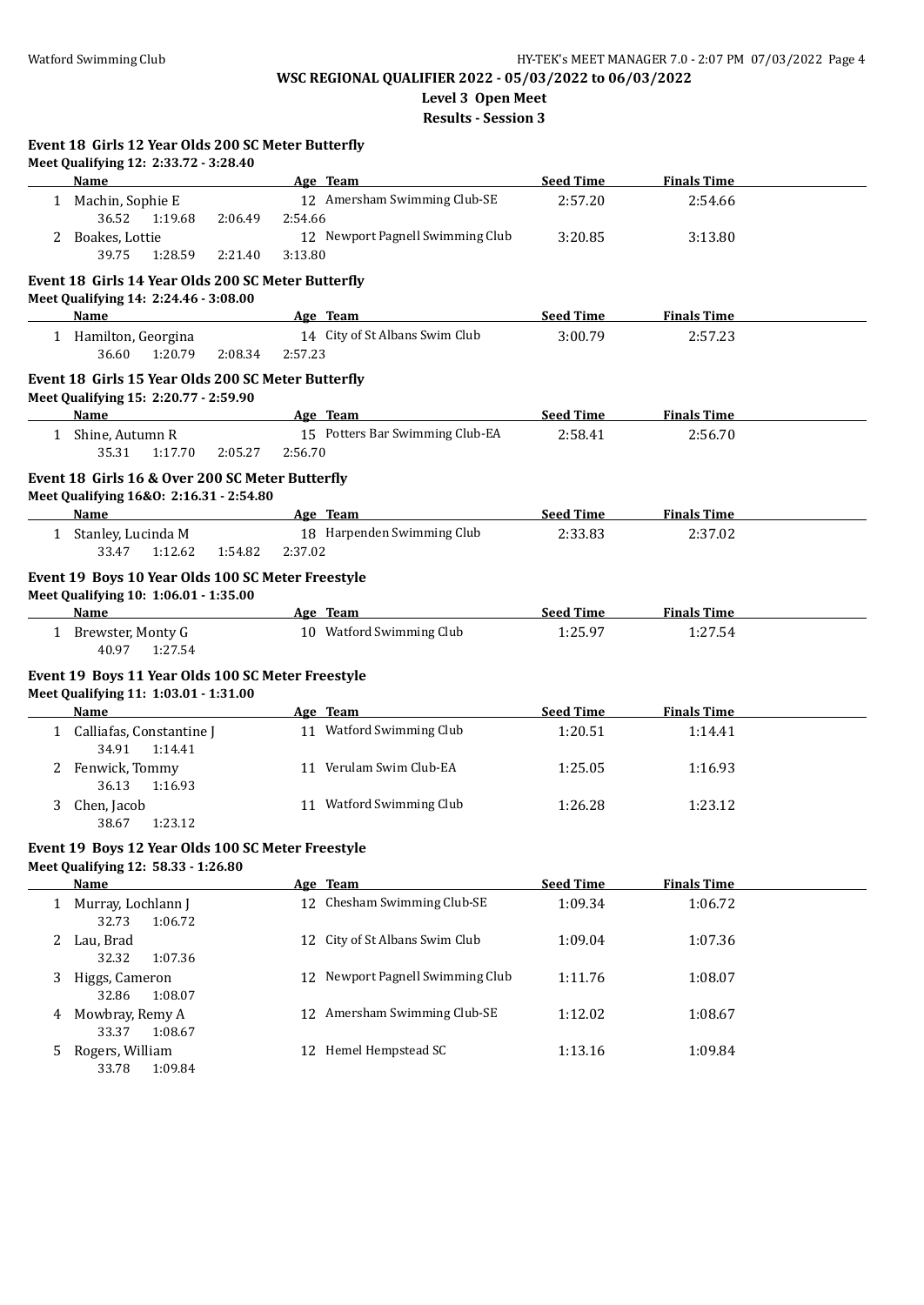**Level 3 Open Meet**

**Results - Session 3**

#### **(Event 19 Boys 12 Year Olds 100 SC Meter Freestyle)**

|       | Name                                                |    | Age Team                        | <b>Seed Time</b> | <b>Finals Time</b> |  |
|-------|-----------------------------------------------------|----|---------------------------------|------------------|--------------------|--|
| 6     | Hallam, James A<br>34.00<br>1:11.87                 |    | 12 Harpenden Swimming Club      | 1:19.03          | 1:11.87            |  |
| 7     | Clare, Pearce A<br>1:14.49<br>35.75                 |    | 12 Berkhamsted Swimming Club-EA | 1:18.06          | 1:14.49            |  |
| 8     | Taggart, Gabriel<br>1:15.07<br>35.67                | 12 | <b>Watford Swimming Club</b>    | 1:19.44          | 1:15.07            |  |
| 9     | Butler, Stewart<br>37.67<br>1:16.57                 | 12 | Dunstable Swimming Club         | 1:26.51          | 1:16.57            |  |
| 10    | Irvine, Felipe<br>1:20.79<br>38.44                  | 12 | Watford Swimming Club           | 1:20.48          | 1:20.79            |  |
| 11    | Brewster, Joseph T<br>1:21.17<br>37.71              | 12 | Watford Swimming Club           | 1:24.79          | 1:21.17            |  |
| 12    | Franklin, Will<br>1:25.32<br>38.90                  |    | 12 Berkhamsted Swimming Club-EA | 1:22.64          | 1:25.32            |  |
| $---$ | Zharinov, Misha<br>4.4 Start before starting signal | 12 | Hitchin Swimming Club-EA        | 1:21.85          | DQ                 |  |

# **Event 19 Boys 13 Year Olds 100 SC Meter Freestyle**

35.32 DQ

**Meet Qualifying 13: 57.05 - 1:21.10**

|    | Name                                |    | Age Team                        | <b>Seed Time</b> | <b>Finals Time</b> |
|----|-------------------------------------|----|---------------------------------|------------------|--------------------|
| 1  | Robson, Louis<br>30.26<br>1:02.99   | 13 | City of St Albans Swim Club     | 1:04.26          | 1:02.99            |
| 2  | Perry, Lewis<br>1:05.88<br>32.00    | 13 | Hemel Hempstead SC              | 1:07.62          | 1:05.88            |
| 3  | Burnard, Luke<br>31.60<br>1:07.51   | 13 | City of St Albans Swim Club     | 1:07.03          | 1:07.51            |
| 4  | Patel, Kabir<br>32.79<br>1:08.31    |    | 13 Potters Bar Swimming Club-EA | 1:09.39          | 1:08.31            |
| 5  | Harris, Will J<br>32.21<br>1:08.64  | 13 | Watford Swimming Club           | 1:11.52          | 1:08.64            |
| 6  | Smith, Daniel<br>32.46<br>1:09.86   | 13 | Leighton Buzzard Swimming Club  | 1:13.66          | 1:09.86            |
| 7  | Zolyan, Mika<br>33.86<br>1:10.42    | 13 | Newport Pagnell Swimming Club   | 1:13.17          | 1:10.42            |
| 8  | Howlett, Max W<br>33.86<br>1:10.96  |    | 13 Amersham Swimming Club-SE    | 1:12.03          | 1:10.96            |
| 9  | Stott, Charlie<br>1:12.05<br>33.99  | 13 | City of St Albans Swim Club     | 1:14.95          | 1:12.05            |
| 10 | Dick. Ethan<br>34.08<br>1:13.10     | 13 | Newport Pagnell Swimming Club   | 1:17.90          | 1:13.10            |
| 11 | Wu, Calum<br>34.38<br>1:14.46       | 13 | Verulam Swim Club-EA            | 1:18.77          | 1:14.46            |
| 12 | Quarman, Oliver<br>35.80<br>1:19.10 | 13 | Leighton Buzzard Swimming Club  | 1:21.00          | 1:19.10            |

## **Event 19 Boys 14 Year Olds 100 SC Meter Freestyle**

**Meet Qualifying 14: 55.21 - 1:14.30**

|  | Name             | Age Team                 | <b>Seed Time</b> | <b>Finals Time</b> |
|--|------------------|--------------------------|------------------|--------------------|
|  | May, Raffy W     | 14 Watford Swimming Club | 1:00.43          | 59.40              |
|  | 29.16<br>59.40   |                          |                  |                    |
|  | Bosianu, Calin   | 14 Hemel Hempstead SC    | 1:01.26          | 1:00.76            |
|  | 1:00.76<br>29.11 |                          |                  |                    |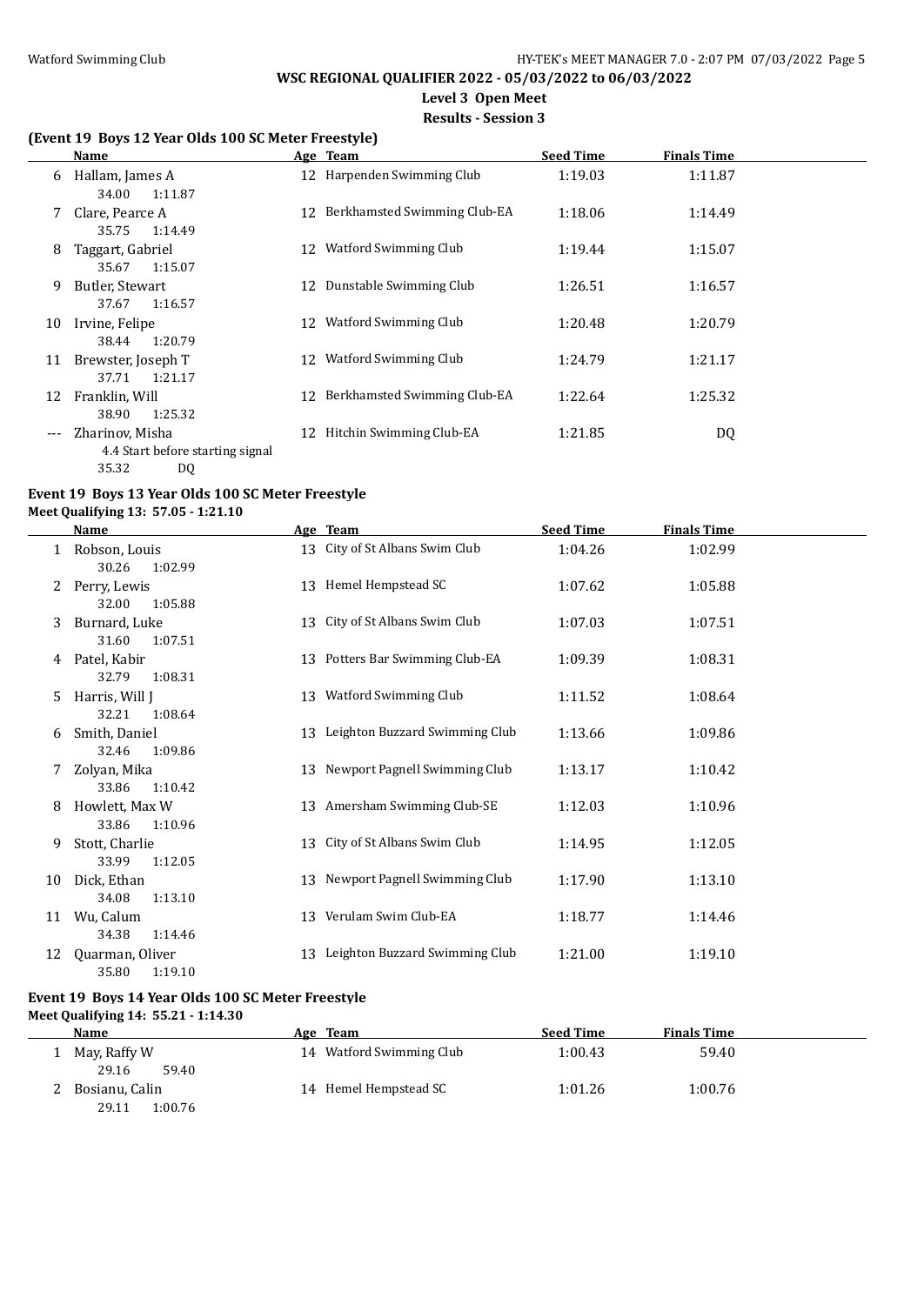**Level 3 Open Meet**

#### **Results - Session 3**

#### **(Event 19 Boys 14 Year Olds 100 SC Meter Freestyle)**

|    | Name                                                  | Age Team                         | <b>Seed Time</b> | <b>Finals Time</b> |  |
|----|-------------------------------------------------------|----------------------------------|------------------|--------------------|--|
| 3  | Gibson, James<br>28.70<br>1:01.58                     | 14 Hemel Hempstead SC            | 1:02.01          | 1:01.58            |  |
| 4  | Ryan, Sam<br>30.38<br>1:02.14                         | 14 Bushey Amateur Swimming Club  | 1:03.70          | 1:02.14            |  |
| 5. | Sackett, Thomas<br>1:03.59<br>30.73                   | 14 Thame Swimming Club           | 1:06.56          | 1:03.59            |  |
| 6  | Chaplin, Oscar<br>1:03.61<br>30.33                    | 14 City of St Albans Swim Club   | 1:03.87          | 1:03.61            |  |
| 7  | Grinnall, Joe F<br>1:05.23<br>31.27                   | 14 Hitchin Swimming Club-EA      | 1:08.06          | 1:05.23            |  |
| 8  | Ingram, Ryan<br>1:05.41<br>31.05                      | 14 Hemel Hempstead SC            | 1:05.85          | 1:05.41            |  |
| 9  | Urban, Daniel                                         | 14 Watford Swimming Club         | 1:12.27          | 1:09.22            |  |
| 10 | 1:09.22<br>33.17<br>O'Donnell, Barney                 | 14 Bushey Amateur Swimming Club  | 1:11.87          | 1:09.90            |  |
| 11 | 1:09.90<br>33.77<br>Kirkman, Josh<br>1:12.48<br>34.66 | 14 Newport Pagnell Swimming Club | 1:13.87          | 1:12.48            |  |
|    |                                                       |                                  |                  |                    |  |

## **Event 19 Boys 15 Year Olds 100 SC Meter Freestyle**

**Meet Qualifying 15: 53.86 - 1:10.00**

|    | Name                                |    | Age Team                          | <b>Seed Time</b> | <b>Finals Time</b> |  |
|----|-------------------------------------|----|-----------------------------------|------------------|--------------------|--|
|    | Howard, Ethan<br>27.84<br>58.49     |    | 15 Potters Bar Swimming Club-EA   | 58.94            | 58.49              |  |
| 2  | Cornwell, Koby<br>28.16<br>58.66    |    | 15 Potters Bar Swimming Club-EA   | 1:00.96          | 58.66              |  |
| 3  | Butcher, Jordan<br>28.89<br>59.04   |    | 15 Amersham Swimming Club-SE      | 1:00.49          | 59.04              |  |
| 4  | Cook, Eddie<br>28.68<br>59.32       |    | 15 Leighton Buzzard Swimming Club | 1:00.25          | 59.32              |  |
| 5  | Mcnulty, Joseph<br>29.26<br>1:00.42 |    | 15 Watford Swimming Club          | 1:01.30          | 1:00.42            |  |
| 6  | Hutton, Oliver<br>28.61<br>1:00.93  |    | 15 Amersham Swimming Club-SE      | 1:01.60          | 1:00.93            |  |
| 7  | Hooper, George<br>29.30<br>1:01.19  | 15 | City of St Albans Swim Club       | 1:03.20          | 1:01.19            |  |
| 8  | Foreman, Danny<br>29.81<br>1:01.48  |    | 15 Potters Bar Swimming Club-EA   | 1:03.19          | 1:01.48            |  |
| 9  | Conner, Rory<br>30.06<br>1:01.80    |    | 15 Amersham Swimming Club-SE      | 1:05.05          | 1:01.80            |  |
| 10 | McCall, Ethan<br>30.02<br>1:02.53   |    | 15 Amersham Swimming Club-SE      | 1:04.15          | 1:02.53            |  |
|    | 11 Batt, Eric A<br>30.83<br>1:02.62 |    | 15 Berkhamsted Swimming Club-EA   | 1:01.95          | 1:02.62            |  |
| 12 | Maher, Thomas<br>29.41<br>1:02.80   | 15 | City of St Albans Swim Club       | 1:07.29          | 1:02.80            |  |
| 13 | Lythaby, Seb J<br>29.86<br>1:02.99  |    | 15 Watford Swimming Club          | 1:05.95          | 1:02.99            |  |
|    | 14 Dick, Daniel<br>30.15<br>1:03.07 |    | 15 Newport Pagnell Swimming Club  | 1:03.88          | 1:03.07            |  |
| 15 | Morley, Luke<br>30.54<br>1:03.14    |    | 15 Hitchin Swimming Club-EA       | 1:03.69          | 1:03.14            |  |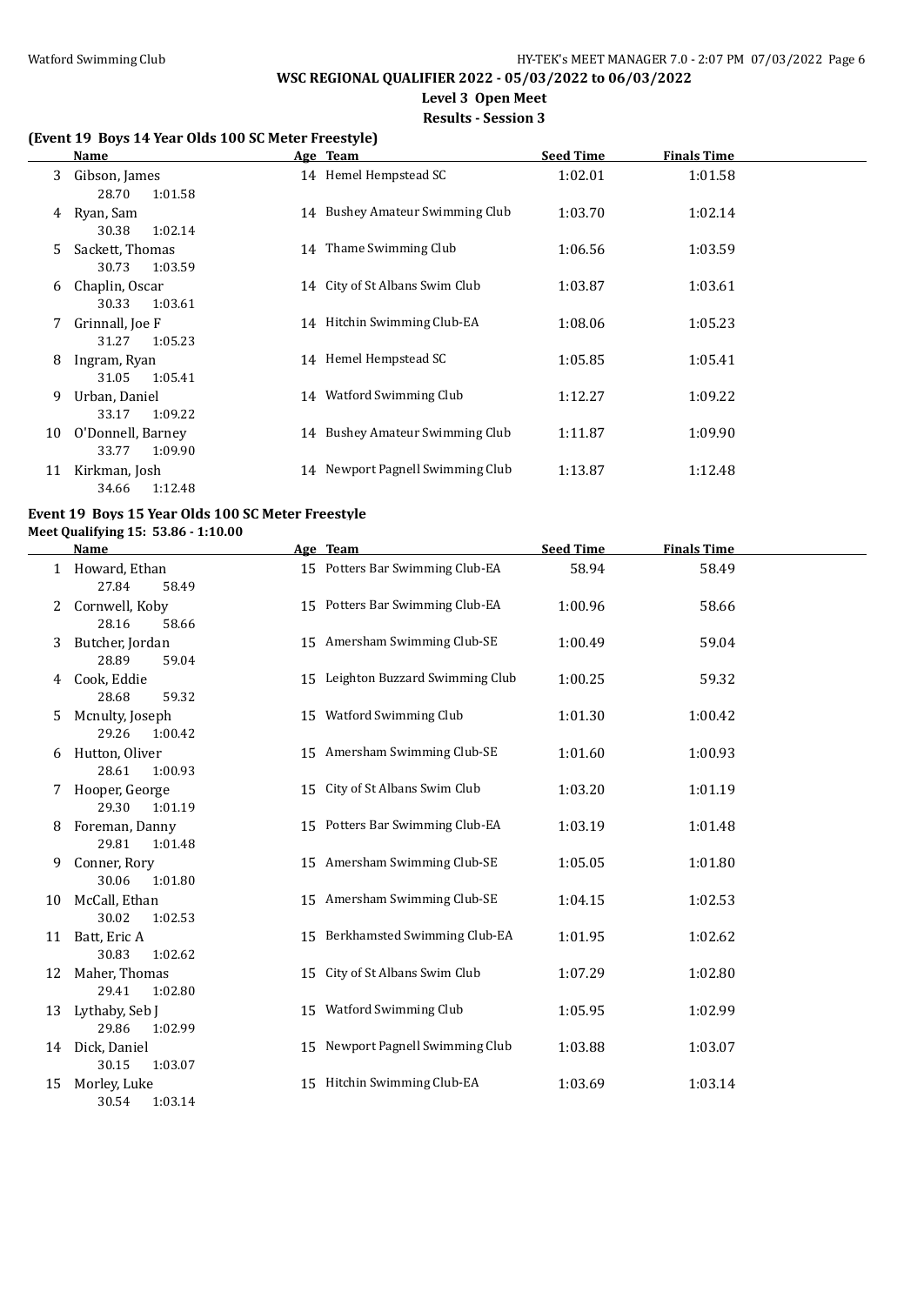**Level 3 Open Meet**

**Results - Session 3**

|    | (Event 19 Boys 15 Year Olds 100 SC Meter Freestyle) |                                               |                             |                               |  |
|----|-----------------------------------------------------|-----------------------------------------------|-----------------------------|-------------------------------|--|
|    | Name<br>16 Evans, Toby                              | Age Team<br>15 Leighton Buzzard Swimming Club | <b>Seed Time</b><br>1:04.66 | <b>Finals Time</b><br>1:04.78 |  |
|    | 31.46<br>1:04.78                                    |                                               |                             |                               |  |
|    | Event 19 Boys 16 & Over 100 SC Meter Freestyle      |                                               |                             |                               |  |
|    | Meet Qualifying 16&0: 51.12 - 1:07.60               | Age Team                                      | <b>Seed Time</b>            | <b>Finals Time</b>            |  |
|    | <u>Name</u><br>1 Shayler, Lewis W                   | 19 Watford Swimming Club                      | 52.42                       | 53.34                         |  |
|    | 25.55<br>53.34                                      |                                               |                             |                               |  |
|    | 2 Coombs, Ashley<br>25.97<br>53.76                  | 21 Bushey Amateur Swimming Club               | 52.66                       | 53.76                         |  |
| 3  | Flynn, Luke J<br>25.70<br>54.54                     | 17 Watford Swimming Club                      | 57.75                       | 54.54                         |  |
|    | 4 Mould, Benjamin<br>26.32<br>54.93                 | 17 Thame Swimming Club                        | 55.41                       | 54.93                         |  |
|    | 5 Atwell, James T<br>26.67<br>55.35                 | 17 Harpenden Swimming Club                    | 55.65                       | 55.35                         |  |
|    | 6 Mead, Sam<br>26.06<br>55.82                       | 20 Linslade Crusaders SC                      | 55.93                       | 55.82                         |  |
|    | 7 Barnard, Jack<br>26.79<br>55.94                   | 17 Potters Bar Swimming Club-EA               | 57.38                       | 55.94                         |  |
| 8  | McCall, Noah<br>26.89<br>56.59                      | 17 Amersham Swimming Club-SE                  | 58.05                       | 56.59                         |  |
| 9. | Mapley, Nathanial<br>27.35<br>56.63                 | 16 City of St Albans Swim Club                | 55.25                       | 56.63                         |  |
|    | 10 Kalverboer, Alexander<br>27.11<br>56.65          | 16 City of St Albans Swim Club                | 57.62                       | 56.65                         |  |
|    | 11 Adams, Kai<br>27.42<br>56.83                     | 16 Potters Bar Swimming Club-EA               | 57.31                       | 56.83                         |  |
|    | 12 Twyford, Alex<br>27.05<br>56.89                  | 16 Bushey Amateur Swimming Club               | 57.74                       | 56.89                         |  |
|    | 13 Buckley, William<br>27.26<br>57.14               | 16 Watford Swimming Club                      | 58.04                       | 57.14                         |  |
|    | 14 Moore, Jake<br>27.33<br>57.60                    | 16 Potters Bar Swimming Club-EA               | 58.03                       | 57.60                         |  |
| 15 | Taverner, Charlie<br>27.15<br>58.65                 | 17 Bushey Amateur Swimming Club               | 59.82                       | 58.65                         |  |
|    | 16 Sawyer, Joel A<br>28.00<br>59.01                 | 16 Amersham Swimming Club-SE                  | 59.16                       | 59.01                         |  |
| 17 | Gore, Jude<br>27.78<br>59.10                        | 19 Linslade Crusaders SC                      | 58.33                       | 59.10                         |  |
| 18 | Guest, Finley A<br>28.77<br>59.38                   | 16 Watford Swimming Club                      | 1:00.33                     | 59.38                         |  |
|    | 19 Ventress, Charlie S<br>28.72<br>1:00.33          | 16 Amersham Swimming Club-SE                  | 1:01.99                     | 1:00.33                       |  |
| 20 | Martell, Luke<br>29.88<br>1:01.17                   | 16 Potters Bar Swimming Club-EA               | 1:03.44                     | 1:01.17                       |  |
|    | 21 Kovar, Patrick<br>29.14<br>1:01.20               | 18 Watford Swimming Club                      | 1:00.59                     | 1:01.20                       |  |
| 22 | Morris, Dylan J<br>28.74<br>1:01.25                 | 16 Watford Swimming Club                      | 1:02.19                     | 1:01.25                       |  |
| 23 | Sutton, Joe W<br>29.42<br>1:01.59                   | 17 Watford Swimming Club                      | 1:02.37                     | 1:01.59                       |  |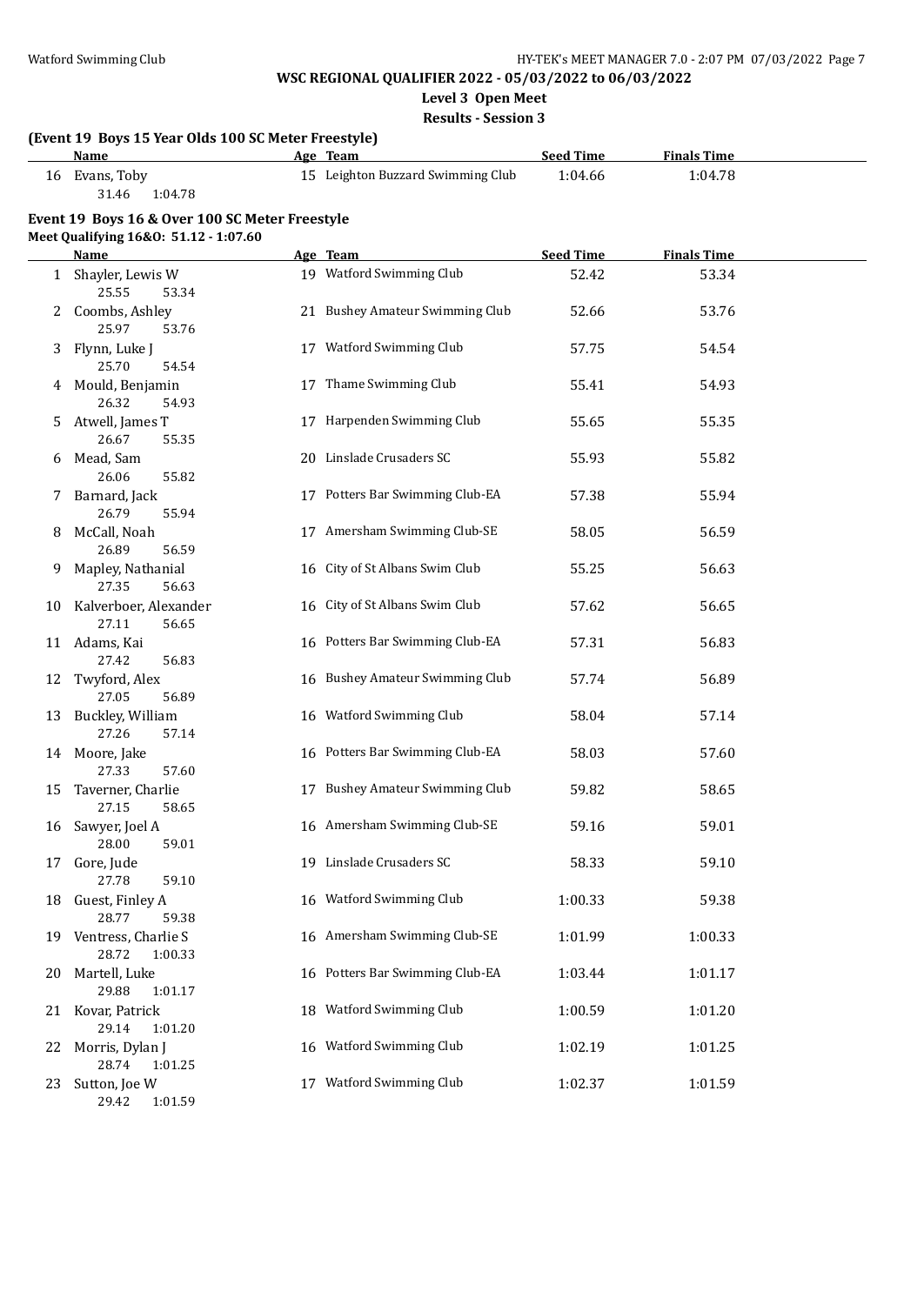**Level 3 Open Meet**

**Results - Session 3**

#### **(Event 19 Boys 16 & Over 100 SC Meter Freestyle)**

|     | <b>Name</b>                            |    | Age Team                        | <b>Seed Time</b> | <b>Finals Time</b> |  |
|-----|----------------------------------------|----|---------------------------------|------------------|--------------------|--|
|     | 24 Jivram, Romir P<br>29.43<br>1:01.62 |    | 17 Watford Swimming Club        | 1:02.76          | 1:01.62            |  |
| 25  | Mowbray, George<br>29.01<br>1:01.65    | 17 | Amersham Swimming Club-SE       | 58.34            | 1:01.65            |  |
| 26  | Sharma, Manik<br>29.76<br>1:01.96      | 17 | Amersham Swimming Club-SE       | 1:04.08          | 1:01.96            |  |
| 27  | McLoughlin, Cian<br>30.51<br>1:03.37   |    | 16 Potters Bar Swimming Club-EA | 1:04.24          | 1:03.37            |  |
| 28  | Whelan, Max<br>30.64<br>1:03.41        |    | 16 Verulam Swim Club-EA         | 1:06.17          | 1:03.41            |  |
| 29  | Cropley, Charlie E<br>30.36<br>1:03.58 |    | 16 Hitchin Swimming Club-EA     | 1:06.21          | 1:03.58            |  |
| 30  | Knight, Charlie<br>30.57<br>1:03.83    |    | 16 City of St Albans Swim Club  | 1:05.73          | 1:03.83            |  |
| 31  | Gleeson, James<br>29.82<br>1:04.13     |    | 17 Verulam Swim Club-EA         | 1:03.23          | 1:04.13            |  |
| 32  | Padgham, Charlie<br>30.80<br>1:04.14   |    | 16 Bushey Amateur Swimming Club | 1:05.29          | 1:04.14            |  |
| 33  | Imondi, Luca A<br>31.71<br>1:05.39     |    | 16 Harpenden Swimming Club      | 1:07.13          | 1:05.39            |  |
|     | 34 Evens, Mark R<br>34.92<br>1:12.33   |    | 26 Hitchin Swimming Club-EA     | 1:13.40          | 1:12.33            |  |
| --- | Lim, Enzo<br>57.96<br>27.59            |    | 17 Watford Swimming Club        | 59.16            | X57.96             |  |
|     | Binnington, Sam<br>30.61<br>1:03.76    |    | 16 Harpenden Swimming Club      | 1:05.89          | X1:03.76           |  |
| --- | Lim, Theo<br>31.04<br>1:04.27          |    | 16 Watford Swimming Club        | 1:03.52          | X1:04.27           |  |

#### **Event 20 Girls 10 Year Olds 100 SC Meter Breaststroke Meet Qualifying 10: 1:28.56 - 2:05.00**

| Name              | Team<br>Age              | <b>Seed Time</b> | <b>Finals Time</b> |  |
|-------------------|--------------------------|------------------|--------------------|--|
| Cowie, Isabelle G | 10 Watford Swimming Club | :48.83           | 1:48.73            |  |
| 1:48.73<br>50.74  |                          |                  |                    |  |

#### **Event 20 Girls 11 Year Olds 100 SC Meter Breaststroke Meet Qualifying 11: 1:21.87 - 1:58.50**

|    | Name                                 | Age Team                         | <b>Seed Time</b> | <b>Finals Time</b> |
|----|--------------------------------------|----------------------------------|------------------|--------------------|
|    | Hannam, Matilda<br>1:42.33<br>48.04  | 11 Newport Pagnell Swimming Club | 1:42.48          | 1:42.33            |
| 2  | Kirby, Cleo<br>48.09<br>1:42.53      | Watford Swimming Club            | 1:52.45          | 1:42.53            |
| 3  | Kukulka, Erika T<br>1:46.69<br>51.94 | City of St Albans Swim Club      | 1:46.45          | 1:46.69            |
| 4  | Herbst, Natalie<br>1:47.40<br>49.81  | 11 City of St Albans Swim Club   | 1:44.72          | 1:47.40            |
| 5. | Tuxworth, Emilia<br>1:52.53<br>52.65 | Thame Swimming Club              | 1:51.01          | 1:52.53            |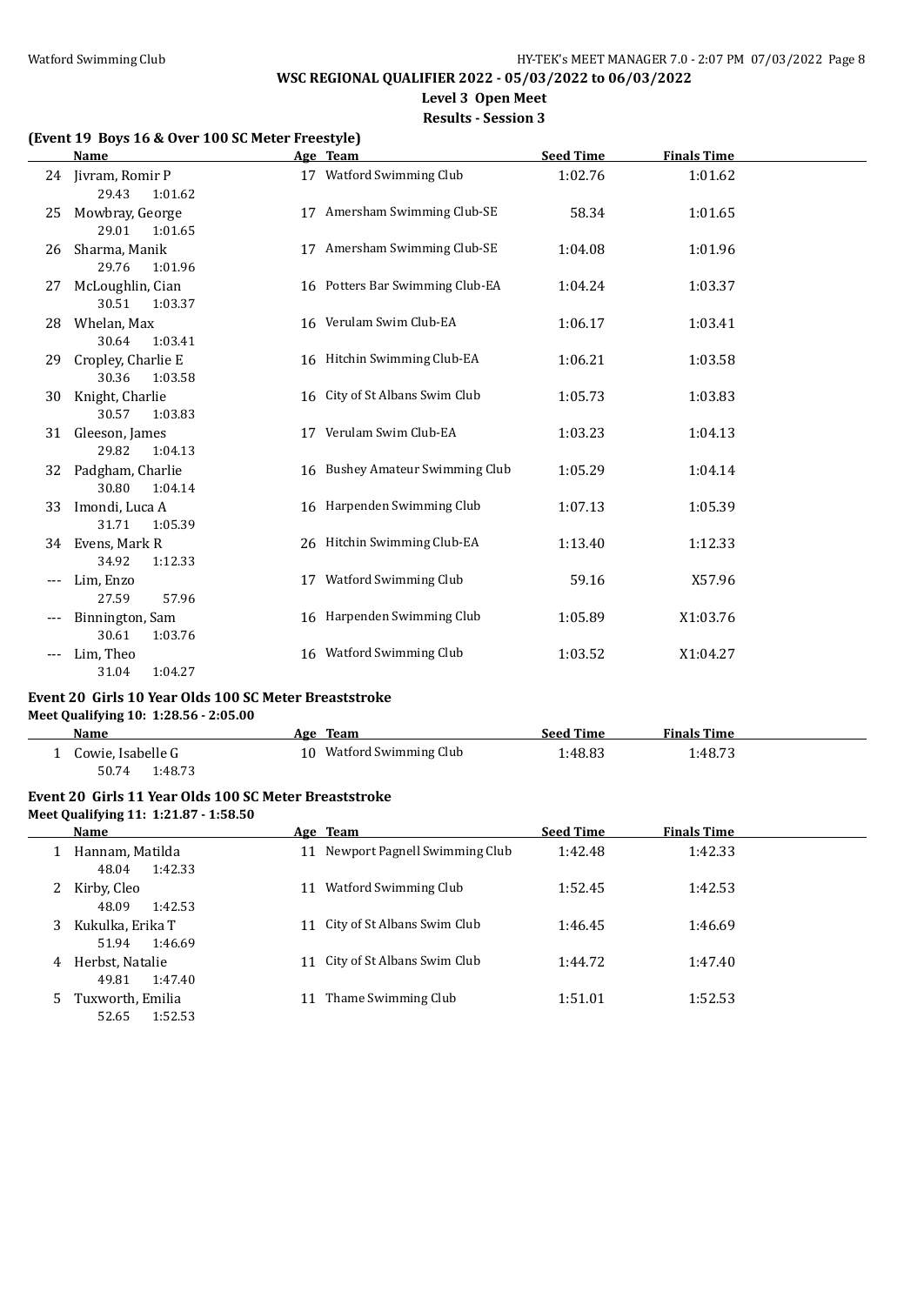# **Level 3 Open Meet**

**Results - Session 3**

#### **Event 20 Girls 12 Year Olds 100 SC Meter Breaststroke Meet Qualifying 12: 1:18.87 - 1:52.30**

|     | <b>Name</b>                            |    | Age Team                         | <b>Seed Time</b> | <b>Finals Time</b> |  |
|-----|----------------------------------------|----|----------------------------------|------------------|--------------------|--|
|     | Buckland, Lydia G<br>43.64 1:32.97     |    | 12 Hitchin Swimming Club-EA      | 1:34.46          | 1:32.97            |  |
| 2   | Selivanova, Lada<br>44.07<br>1:33.32   |    | 12 Newport Pagnell Swimming Club | 1:47.10          | 1:33.32            |  |
| 3   | Clinch, Mimi<br>45.01<br>1:36.41       |    | 12 City of St Albans Swim Club   | 1:41.20          | 1:36.41            |  |
| 4   | Machin, Sophie E<br>45.70<br>1:37.51   |    | 12 Amersham Swimming Club-SE     | 1:42.97          | 1:37.51            |  |
| 5.  | Sanders, Eloise S<br>47.26<br>1:40.82  |    | 12 Harpenden Swimming Club       | 1:47.85          | 1:40.82            |  |
| 6   | Jubb, Daisy<br>48.22<br>1:41.26        |    | 12 City of St Albans Swim Club   | 1:46.44          | 1:41.26            |  |
|     | Robson, Talia<br>47.05<br>1:41.46      |    | 12 City of St Albans Swim Club   | 1:44.81          | 1:41.46            |  |
| 8   | Franklin, Lucy<br>49.72<br>1:45.84     |    | 12 Berkhamsted Swimming Club-EA  | 1:47.52          | 1:45.84            |  |
| 9   | Claudius, Isabella<br>50.74<br>1:54.73 |    | 12 City of St Albans Swim Club   | 1:49.41          | 1:54.73            |  |
| --- | Avery, Zara<br>42.85<br>1:32.03        |    | 12 Linslade Crusaders SC         | 1:37.20          | X1:32.03           |  |
|     | Davies, Jasmine<br>43.66<br>1:32.73    |    | 12 Watford Swimming Club         | 1:39.81          | X1:32.73           |  |
| --- | Ciaburro, Ruby<br>45.59<br>1:35.62     | 12 | <b>Watford Swimming Club</b>     | 1:40.28          | X1:35.62           |  |

#### **Event 20 Girls 13 Year Olds 100 SC Meter Breaststroke Meet Qualifying 13: 1:16.70 - 1:42.30**

|    | Name                                   |    | Age Team                         | <b>Seed Time</b> | <b>Finals Time</b> |
|----|----------------------------------------|----|----------------------------------|------------------|--------------------|
|    | Tyson, Neve R<br>39.17<br>1:24.09      |    | 13 Amersham Swimming Club-SE     | 1:24.09          | 1:24.09            |
| 2  | Elrick, Heather<br>1:27.44<br>40.99    |    | 13 Newport Pagnell Swimming Club | 1:32.47          | 1:27.44            |
| 3  | Wright, Olivia M<br>1:30.61<br>42.69   |    | 13 Amersham Swimming Club-SE     | 1:31.92          | 1:30.61            |
| 4  | Howlett, Ava N<br>1:31.00<br>43.00     |    | 13 Amersham Swimming Club-SE     | 1:31.13          | 1:31.00            |
| 5  | Read, Susannah<br>42.65<br>1:31.26     |    | 13 Hemel Hempstead SC            | 1:33.44          | 1:31.26            |
| 6  | Randall, Caelia M<br>43.10<br>1:32.31  |    | 13 Watford Swimming Club         | 1:33.57          | 1:32.31            |
|    | Evason, Summer R<br>1:32.90<br>44.34   |    | 13 Watford Swimming Club         | 1:38.25          | 1:32.90            |
| 8  | Armstrong, Amber L<br>43.01<br>1:32.92 | 13 | Amersham Swimming Club-SE        | 1:35.80          | 1:32.92            |
| 9  | Black, Isla<br>43.76<br>1:34.09        | 13 | City of St Albans Swim Club      | 1:34.54          | 1:34.09            |
| 10 | Smith, Rebecca E<br>44.53<br>1:34.62   |    | 13 Harpenden Swimming Club       | 1:36.34          | 1:34.62            |
| 11 | Barnard, Lucy<br>1:36.44<br>45.69      |    | 13 Potters Bar Swimming Club-EA  | 1:38.74          | 1:36.44            |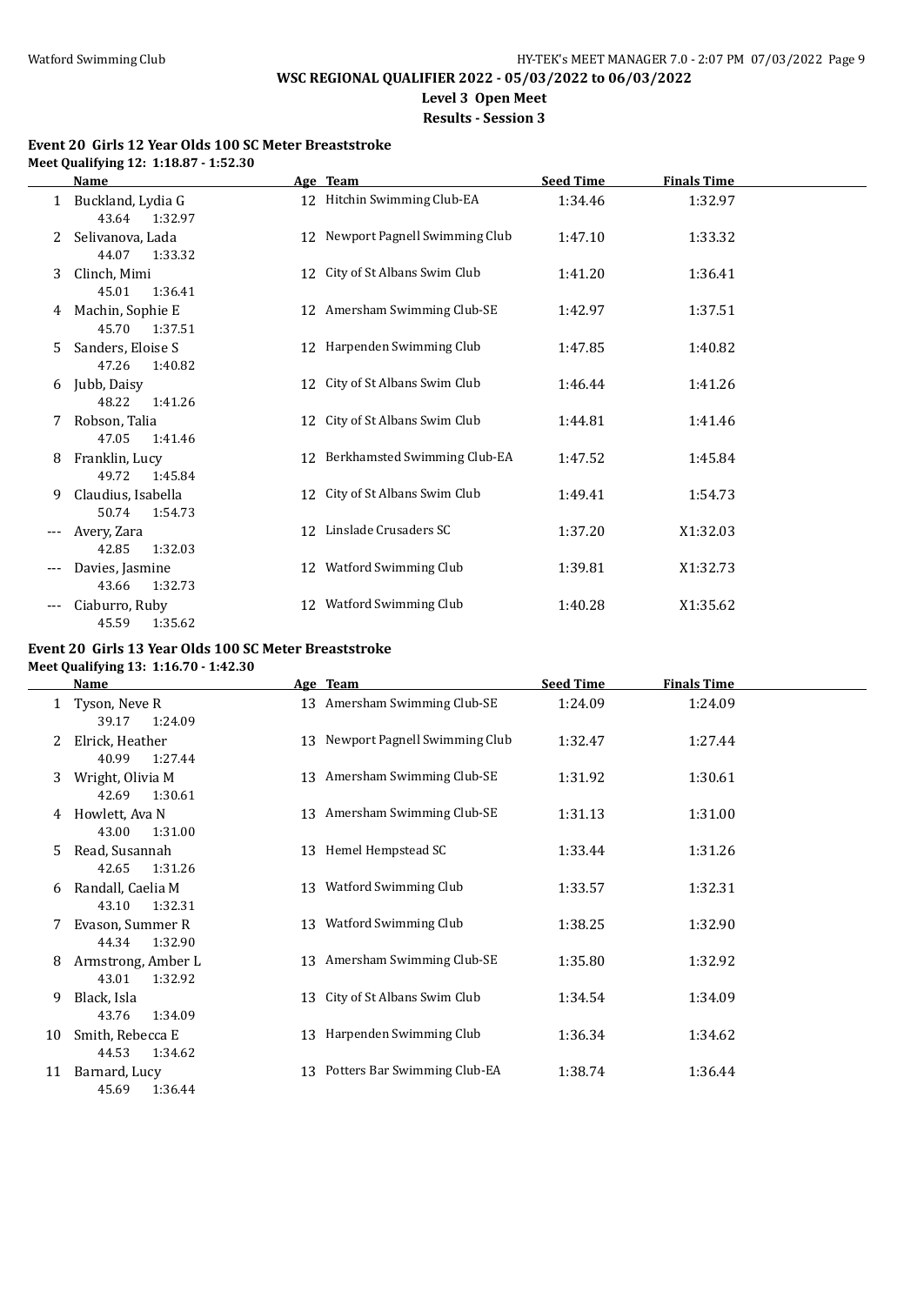**Level 3 Open Meet**

**Results - Session 3**

#### **(Event 20 Girls 13 Year Olds 100 SC Meter Breaststroke)**

|    | Name                                 |     | Age Team                         | <b>Seed Time</b> | <b>Finals Time</b> |  |
|----|--------------------------------------|-----|----------------------------------|------------------|--------------------|--|
| 12 | Reader, Megan<br>46.40<br>1:37.09    | 13  | Watford Swimming Club            | 1:36.17          | 1:37.09            |  |
| 13 | Tuxworth, Jemima<br>1:39.84<br>47.49 | 13. | Thame Swimming Club              | 1:41.19          | 1:39.84            |  |
| 14 | Wenham, Amelia<br>47.88<br>1:47.77   |     | 13 Newport Pagnell Swimming Club | 1:41.94          | 1:47.77            |  |
|    | Whiting, Libby<br>40.92<br>1:28.36   |     | Linslade Crusaders SC            | 1:29.90          | X1:28.36           |  |

#### **Event 20 Girls 14 Year Olds 100 SC Meter Breaststroke Meet Qualifying 14: 1:14.12 - 1:38.70**

|       | Name                                      | Age Team                                                                                                               | <b>Seed Time</b> | <b>Finals Time</b> |  |
|-------|-------------------------------------------|------------------------------------------------------------------------------------------------------------------------|------------------|--------------------|--|
| 1     | Cross, Jemima<br>38.04<br>1:21.34         | 14 Hitchin Swimming Club-EA                                                                                            | 1:24.91          | 1:21.34            |  |
| 2     | Lovelock, Hannah<br>38.82<br>1:23.22      | 14 Hitchin Swimming Club-EA                                                                                            | 1:24.36          | 1:23.22            |  |
| 3     | Hamilton, Georgina<br>40.51<br>1:25.04    | 14 City of St Albans Swim Club                                                                                         | 1:25.29          | 1:25.04            |  |
| 4     | Hehir, Cailin<br>39.44<br>1:26.04         | 14 Watford Swimming Club                                                                                               | 1:29.95          | 1:26.04            |  |
| 5     | Lazauskaite, Angelica<br>40.23<br>1:26.78 | 14 Watford Swimming Club                                                                                               | 1:27.39          | 1:26.78            |  |
| 6     | Fausset, Rose<br>40.60<br>1:26.96         | 14 Hitchin Swimming Club-EA                                                                                            | 1:33.19          | 1:26.96            |  |
|       | Karkunaite. Perla<br>42.11<br>1:28.98     | 14 Verulam Swim Club-EA                                                                                                | 1:30.22          | 1:28.98            |  |
| 8     | Alder, Alice<br>1:29.38<br>42.18          | 14 Newport Pagnell Swimming Club                                                                                       | 1:31.25          | 1:29.38            |  |
| 9     | Fowler, Libby<br>42.21<br>1:29.51         | 14 Dunstable Swimming Club                                                                                             | 1:31.82          | 1:29.51            |  |
| 10    | Evans, Charlotte<br>43.18<br>1:31.09      | 14 Leighton Buzzard Swimming Club                                                                                      | 1:37.28          | 1:31.09            |  |
| 11    | Takher, Harmani K<br>1:36.87<br>46.07     | 14 Watford Swimming Club                                                                                               | 1:37.48          | 1:36.87            |  |
| $---$ | Janhavi, Janhavi<br>38.28<br>DQ           | 14 Watford Swimming Club<br>7.6 Did not touch at turn or finish with both hands, or touch not simultaneous or hands no | 1:23.29          | DQ                 |  |

#### **Event 20 Girls 15 Year Olds 100 SC Meter Breaststroke Meet Qualifying 15: 1:13.75 - 1:34.10**

|    | <b>Name</b>                         |    | Age Team                  | <b>Seed Time</b> | <b>Finals Time</b> |
|----|-------------------------------------|----|---------------------------|------------------|--------------------|
|    | Morris, Farah A<br>1:22.50<br>38.31 | 15 | Amersham Swimming Club-SE | 1:23.74          | 1:22.50            |
| 2  | Dolton, Katrina<br>1:22.77<br>38.26 | 15 | Tring Swimming Club-EA    | 1:23.29          | 1:22.77            |
| 3  | Jones, Amelia<br>1:23.66<br>38.55   | 15 | Amersham Swimming Club-SE | 1:23.06          | 1:23.66            |
| 4  | Davis, Jennifer<br>1:24.69<br>39.46 | 15 | Dunstable Swimming Club   | 1:23.13          | 1:24.69            |
| 5. | Harper, Amy<br>40.23<br>1:25.01     | 15 | Watford Swimming Club     | 1:25.07          | 1:25.01            |
| 6  | Duncan, Martha<br>1:27.02<br>40.78  | 15 | Verulam Swim Club-EA      | 1:26.81          | 1:27.02            |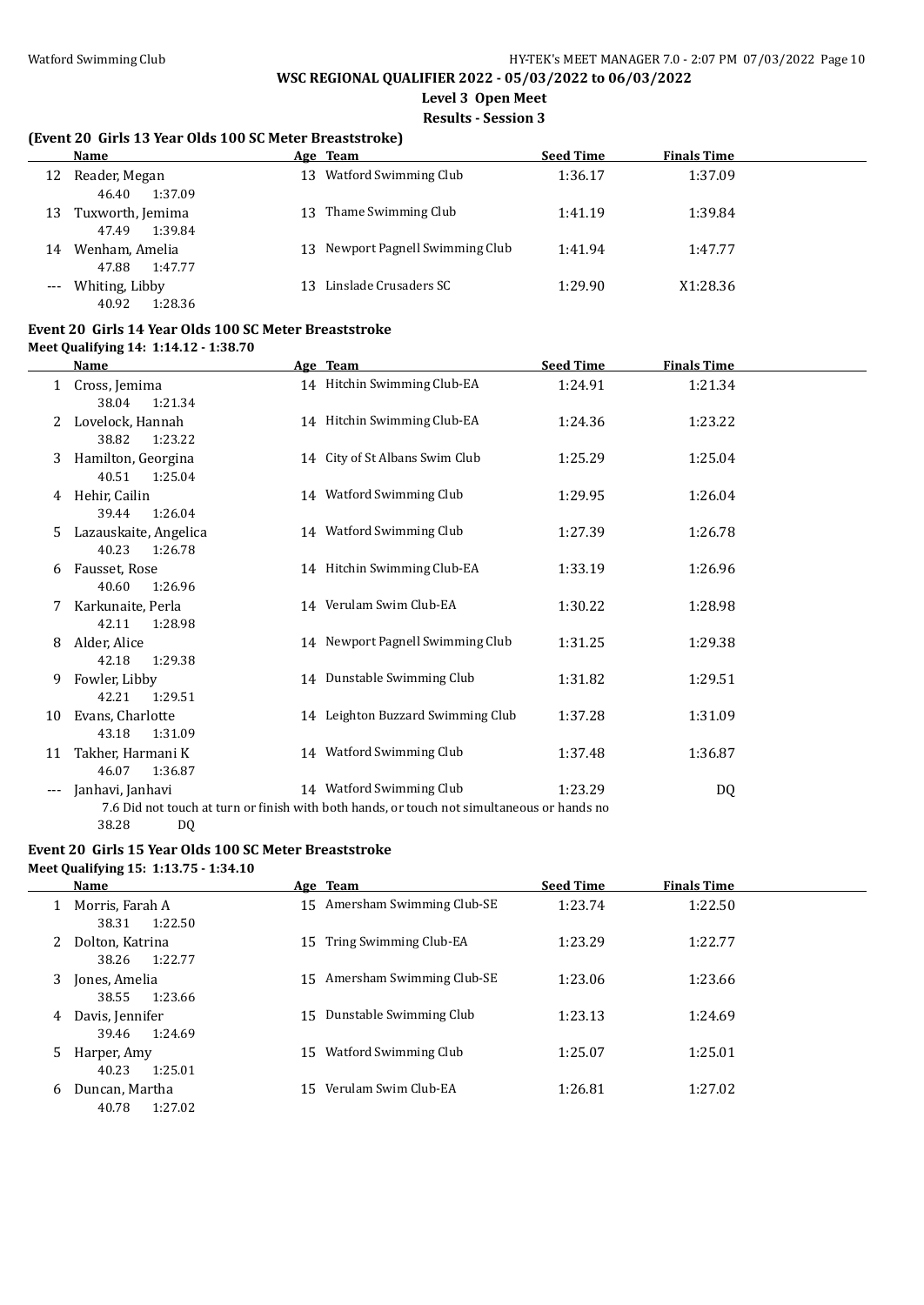# **Level 3 Open Meet**

#### **Results - Session 3**

### **(Event 20 Girls 15 Year Olds 100 SC Meter Breaststroke)**

|       | Name                             |    | Age Team                                                                                  | <b>Seed Time</b> | <b>Finals Time</b> |  |
|-------|----------------------------------|----|-------------------------------------------------------------------------------------------|------------------|--------------------|--|
|       | Black, Ava                       |    | 15 City of St Albans Swim Club                                                            | 1:27.85          | 1:27.79            |  |
|       | 41.78<br>1:27.79                 |    |                                                                                           |                  |                    |  |
| 8     | Armstrong, Lia                   |    | 15 Amersham Swimming Club-SE                                                              | 1:28.46          | 1:27.98            |  |
|       | 41.30<br>1:27.98                 |    |                                                                                           |                  |                    |  |
| 9     | Khanore, Nyasa P                 |    | 15 Amersham Swimming Club-SE                                                              | 1:30.29          | 1:30.12            |  |
|       | 1:30.12<br>41.85                 |    |                                                                                           |                  |                    |  |
| 10    | Brakenbury, Charlotte P          | 15 | Hitchin Swimming Club-EA                                                                  | 1:30.38          | 1:31.05            |  |
|       | 41.99<br>1:31.05                 |    |                                                                                           |                  |                    |  |
| $---$ | Mason, Thaila-Jade               | 15 | Leighton Buzzard Swimming Club                                                            | 1:29.60          | DQ                 |  |
|       | 4.4 Start before starting signal |    |                                                                                           |                  |                    |  |
|       | 40.57<br>DQ                      |    |                                                                                           |                  |                    |  |
| $---$ | Hopper, Kate                     |    | 15 Berkhamsted Swimming Club-EA                                                           | 1:24.93          | DQ                 |  |
|       |                                  |    | 7.1 After the start or after each turn single butterfly kick not performed before the 1st |                  |                    |  |
|       | 39.07<br>DQ                      |    |                                                                                           |                  |                    |  |

# **Event 20 Girls 16 & Over 100 SC Meter Breaststroke**

**Meet Qualifying 16&O: 1:10.98 - 1:31.20**

|    | Name                                       | Age Team                          | <b>Seed Time</b> | <b>Finals Time</b> |
|----|--------------------------------------------|-----------------------------------|------------------|--------------------|
|    | 1 Meadows, Yasmin<br>37.02<br>1:16.96      | 16 City of St Albans Swim Club    | 1:16.00          | 1:16.96            |
|    | 2 Brown, Evie D<br>36.63<br>1:19.07        | 17 Watford Swimming Club          | 1:18.31          | 1:19.07            |
| 3  | Harber, Amber<br>37.46<br>1:20.46          | 16 Verulam Swim Club-EA           | 1:20.66          | 1:20.46            |
|    | *4 Park, Lucy M<br>1:20.54<br>37.62        | 26 Watford Swimming Club          | 1:15.96          | 1:20.54            |
|    | *4 Shepperson, Dayna L<br>37.86<br>1:20.54 | 17 Potters Bar Swimming Club-EA   | 1:20.10          | 1:20.54            |
| 6  | Simpson, Chloe J<br>37.51<br>1:20.68       | 16 Watford Swimming Club          | 1:20.90          | 1:20.68            |
| 7  | Beaver, Kiera<br>37.82<br>1:20.84          | 18 Watford Swimming Club          | 1:20.05          | 1:20.84            |
| 8  | Moren, Tamsin<br>37.82<br>1:21.29          | 17 Berkhamsted Swimming Club-EA   | 1:20.43          | 1:21.29            |
| 9. | Ibbeson, Grace<br>38.83<br>1:23.13         | 16 Chesham Swimming Club-SE       | 1:23.72          | 1:23.13            |
|    | 10 Dolton, Isabella<br>38.75<br>1:23.17    | 16 Tring Swimming Club-EA         | 1:24.45          | 1:23.17            |
|    | 11 Cairncross, Emily<br>38.91<br>1:23.19   | 16 Hitchin Swimming Club-EA       | 1:23.06          | 1:23.19            |
|    | 12 Boreham, Amy M<br>39.82<br>1:23.44      | 16 Watford Swimming Club          | 1:24.97          | 1:23.44            |
|    | 13 Toppin, Siobhan<br>38.54<br>1:23.84     | 18 Chesham Swimming Club-SE       | 1:23.70          | 1:23.84            |
|    | 14 Worley, Megan A<br>39.14<br>1:24.40     | 16 Watford Swimming Club          | 1:24.07          | 1:24.40            |
| 15 | Baxter, Frankie D<br>39.68<br>1:24.60      | 16 Amersham Swimming Club-SE      | 1:27.44          | 1:24.60            |
|    | 16 Warne, Jess<br>39.91<br>1:24.95         | 17 Watford Swimming Club          | 1:20.27          | 1:24.95            |
| 17 | Quarman, Zoe<br>39.41<br>1:25.39           | 16 Leighton Buzzard Swimming Club | 1:22.40          | 1:25.39            |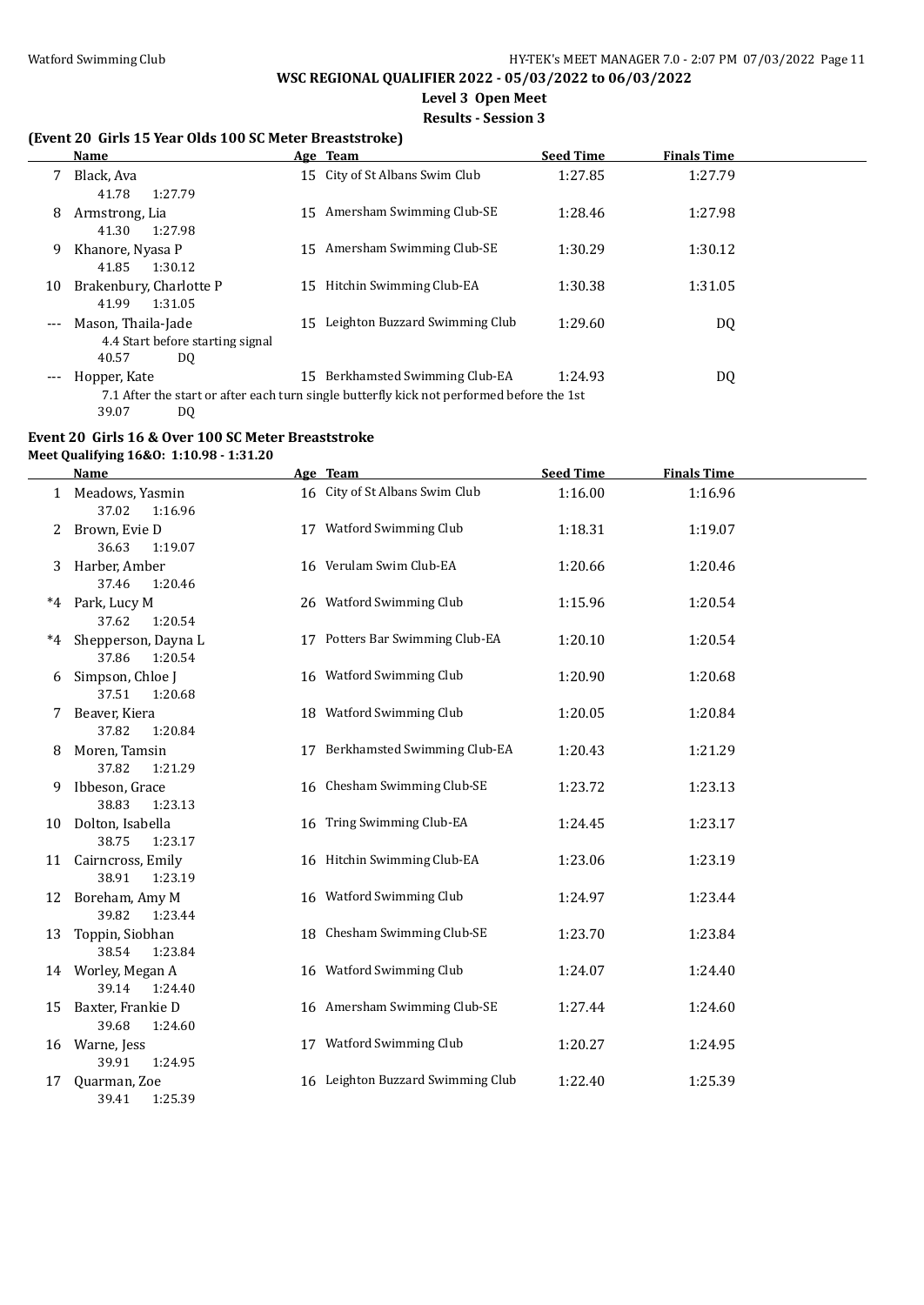**Level 3 Open Meet**

**Results - Session 3**

|              | (Event 20 Girls 16 & Over 100 SC Meter Breaststroke) |    |                                                                                           |                  |                    |  |
|--------------|------------------------------------------------------|----|-------------------------------------------------------------------------------------------|------------------|--------------------|--|
|              | Name                                                 |    | Age Team                                                                                  | <b>Seed Time</b> | <b>Finals Time</b> |  |
| 18           | Brakenbury, Jasmine<br>39.53<br>1:26.40              |    | 17 Hitchin Swimming Club-EA                                                               | 1:22.70          | 1:26.40            |  |
|              | Event 21 Boys 10 Year Olds 50 SC Meter Backstroke    |    |                                                                                           |                  |                    |  |
|              | Meet Qualifying 10: 36.11 - 55.10                    |    |                                                                                           |                  |                    |  |
|              | Name                                                 |    | Age Team                                                                                  | <b>Seed Time</b> | <b>Finals Time</b> |  |
| $\mathbf{1}$ | Brewster, Monty G                                    |    | 10 Watford Swimming Club                                                                  | 48.08            | 44.56              |  |
| 2            | Horrocks, Ryan                                       |    | 10 City of St Albans Swim Club                                                            | 51.33            | 47.68              |  |
| 3            | Robson, Riley                                        |    | 10 City of St Albans Swim Club                                                            | 53.59            | 50.43              |  |
|              | Event 21 Boys 11 Year Olds 50 SC Meter Backstroke    |    |                                                                                           |                  |                    |  |
|              | Meet Qualifying 11: 33.91 - 51.10                    |    |                                                                                           |                  |                    |  |
|              | Name                                                 |    | Age Team                                                                                  | <b>Seed Time</b> | <b>Finals Time</b> |  |
|              | 1 Calliafas, Constantine J                           |    | 11 Watford Swimming Club                                                                  | 43.16            | 38.60              |  |
| 2            | Chen, Jacob                                          |    | 11 Watford Swimming Club                                                                  | 44.88            | 44.77              |  |
| 3            | Zolyan, David                                        |    | 11 Newport Pagnell Swimming Club                                                          | 49.84            | 44.99              |  |
| 4            | Todd, Ryan                                           |    | 11 Potters Bar Swimming Club-EA                                                           | 50.23            | 45.47              |  |
| 5            | McCusker, Sebastian                                  |    | 11 Leighton Buzzard Swimming Club                                                         | 50.77            | 50.05              |  |
|              | Event 21 Boys 12 Year Olds 50 SC Meter Backstroke    |    |                                                                                           |                  |                    |  |
|              | Meet Qualifying 12: 32.51 - 48.00                    |    |                                                                                           |                  |                    |  |
|              | Name                                                 |    | Age Team                                                                                  | <b>Seed Time</b> | <b>Finals Time</b> |  |
|              | 1 Higgs, Cameron                                     |    | 12 Newport Pagnell Swimming Club                                                          | 37.99            | 35.82              |  |
| 2            | Mowbray, Remy A                                      |    | 12 Amersham Swimming Club-SE                                                              | 36.70            | 36.45              |  |
| 3            | Rogers, William                                      |    | 12 Hemel Hempstead SC                                                                     | 40.81            | 37.00              |  |
| 4            | Talbot, Daniel                                       |    | 12 Leighton Buzzard Swimming Club                                                         | 37.39            | 37.06              |  |
| 5            | Lau, Brad                                            |    | 12 City of St Albans Swim Club                                                            | 37.28            | 37.48              |  |
| 6            | Hallam, James A                                      |    | 12 Harpenden Swimming Club                                                                | 39.30            | 37.94              |  |
| 7            | Prabhu, Anirudh                                      |    | 12 Watford Swimming Club                                                                  | 47.99            | 42.25              |  |
| 8            | Clare, Pearce A                                      |    | 12 Berkhamsted Swimming Club-EA                                                           | 43.11            | 42.55              |  |
| 9            | Irvine, Felipe                                       |    | 12 Watford Swimming Club                                                                  | 46.82            | 42.64              |  |
| 10           | Saujani, Kian                                        |    | 12 City of St Albans Swim Club                                                            | 46.24            | 42.96              |  |
| 11           | Taggart, Gabriel                                     |    | 12 Watford Swimming Club                                                                  | 41.99            | 43.16              |  |
| 12           | Brewster, Joseph T                                   |    | 12 Watford Swimming Club                                                                  | 44.74            | 45.22              |  |
| 13           | Franklin, Will                                       |    | 12 Berkhamsted Swimming Club-EA                                                           | 43.97            | 46.15              |  |
| $---$        | Butler, Stewart                                      |    | 12 Dunstable Swimming Club                                                                | 41.78            | <b>DQ</b>          |  |
|              |                                                      |    | 6.4 More than one single or double simultaneous arm pull used to initiate the turn or not |                  |                    |  |
|              | Event 21 Boys 13 Year Olds 50 SC Meter Backstroke    |    |                                                                                           |                  |                    |  |
|              | Meet Qualifying 13: 31.51 - 45.60                    |    |                                                                                           |                  |                    |  |
|              | <b>Name</b>                                          |    | Age Team                                                                                  | <b>Seed Time</b> | <b>Finals Time</b> |  |
| $\mathbf{1}$ | Robson, Louis                                        |    | 13 City of St Albans Swim Club                                                            | 33.62            | 33.84              |  |
| 2            | Burnard, Luke                                        | 13 | City of St Albans Swim Club                                                               | 35.94            | 34.50              |  |
| 3            | Beer, Jack                                           | 13 | Linslade Crusaders SC                                                                     | 35.33            | 35.59              |  |
| 4            | Patel, Kabir                                         | 13 | Potters Bar Swimming Club-EA                                                              | 35.46            | 36.31              |  |
| 5            | Harris, Will J                                       | 13 | <b>Watford Swimming Club</b>                                                              | 37.19            | 36.79              |  |
| 6            | Dick, Ethan                                          | 13 | Newport Pagnell Swimming Club                                                             | 39.17            | 36.80              |  |
| 7            | Gill, Ramsey                                         | 13 | City of St Albans Swim Club                                                               | 41.44            | 37.06              |  |
| 8            | Bertossa Padin, Luca                                 | 13 | Potters Bar Swimming Club-EA                                                              | 37.79            | 37.10              |  |
| 9            | Wu, Calum                                            | 13 | Verulam Swim Club-EA                                                                      | 41.86            | 37.18              |  |
| 10           | Smith, Daniel                                        | 13 | Leighton Buzzard Swimming Club                                                            | 44.34            | 39.53              |  |
| 11           | Stott, Charlie                                       |    | 13 City of St Albans Swim Club                                                            | 40.56            | 39.72              |  |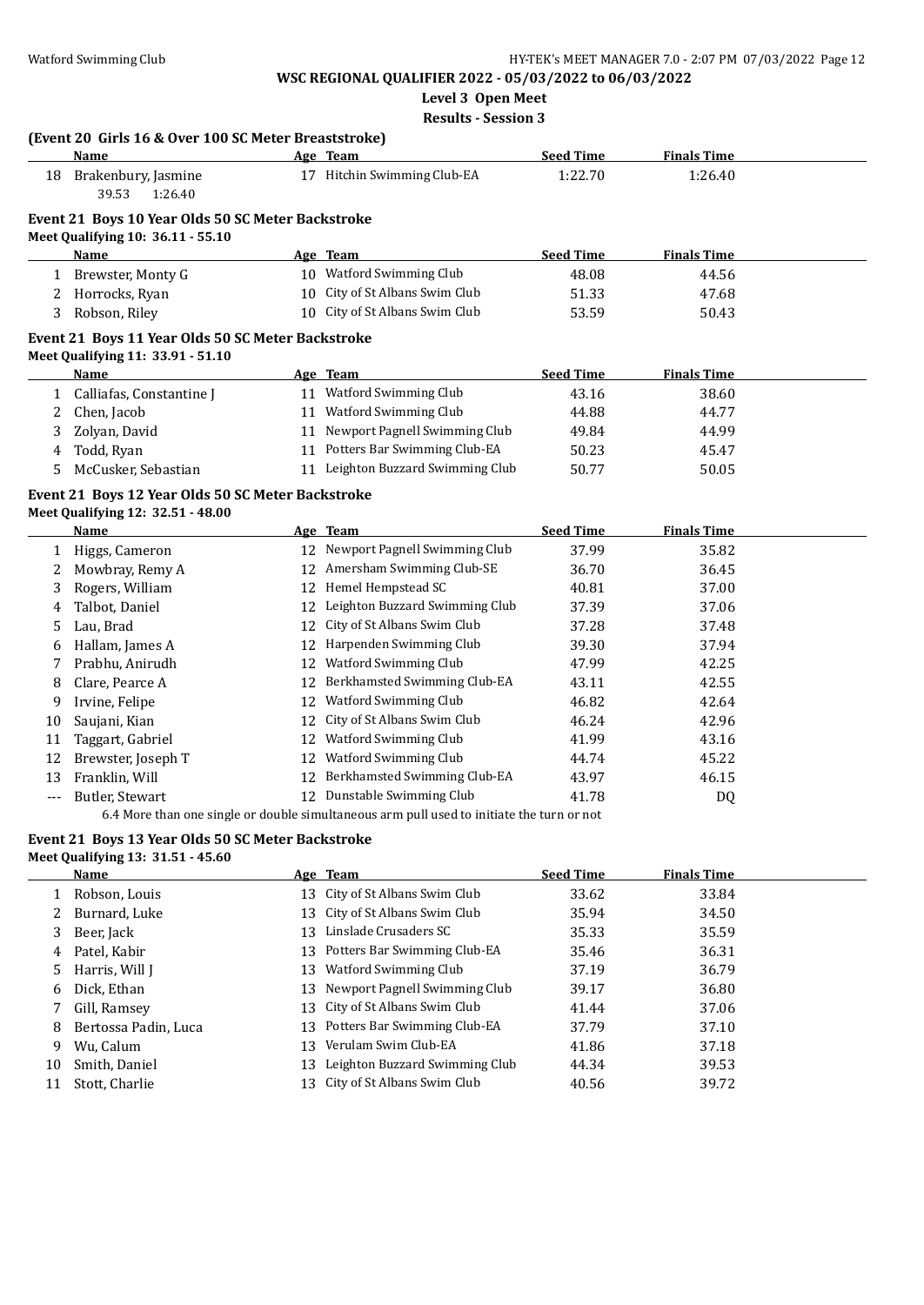**Level 3 Open Meet**

#### **Results - Session 3**

#### **(Event 21 Boys 13 Year Olds 50 SC Meter Backstroke)**

| Name               | Age | <b>Team</b>                       | <b>Seed Time</b> | <b>Finals Time</b> |  |
|--------------------|-----|-----------------------------------|------------------|--------------------|--|
| 12 Howlett, Max W  |     | 13 Amersham Swimming Club-SE      | 41.06            | 40.64              |  |
| 13 Ouarman, Oliver |     | 13 Leighton Buzzard Swimming Club | 42.87            | 41.62              |  |
| 14 Brett, Milo W   |     | 13 Hitchin Swimming Club-EA       | 42.42            | 41.89              |  |
| Keen, Jesse        |     | 13 Amersham Swimming Club-SE      | 36.40            | X36.42             |  |

#### **Event 21 Boys 14 Year Olds 50 SC Meter Backstroke Meet Qualifying 14: 29.91 - 40.85**

|       | Name              |    | Age Team                         | <b>Seed Time</b> | <b>Finals Time</b> |
|-------|-------------------|----|----------------------------------|------------------|--------------------|
|       | May, Raffy W      | 14 | Watford Swimming Club            | 30.34            | 30.10              |
|       | 2 Gibson, James   |    | 14 Hemel Hempstead SC            | 32.60            | 33.11              |
| 3     | Ingram, Ryan      |    | 14 Hemel Hempstead SC            | 34.32            | 33.36              |
| 4     | Sackett, Thomas   |    | 14 Thame Swimming Club           | 36.57            | 34.32              |
| 5     | Ryan, Sam         |    | 14 Bushey Amateur Swimming Club  | 37.47            | 34.54              |
| 6     | O'Donnell, Barney |    | 14 Bushey Amateur Swimming Club  | 37.79            | 36.50              |
|       | Kirkman, Josh     |    | 14 Newport Pagnell Swimming Club | 38.07            | 38.23              |
| $---$ | Grinnall, Joe F   |    | 14 Hitchin Swimming Club-EA      | 40.25            | DQ                 |

6.4 More than one single or double simultaneous arm pull used to initiate the turn or not

#### **Event 21 Boys 15 Year Olds 50 SC Meter Backstroke**

#### **Meet Qualifying 15: 27.61 - 38.90**

|    | <b>Name</b>     |    | Age Team                        | <b>Seed Time</b> | <b>Finals Time</b> |
|----|-----------------|----|---------------------------------|------------------|--------------------|
|    | Howard, Ethan   |    | 15 Potters Bar Swimming Club-EA | 30.69            | 30.41              |
| 2  | Butcher, Jordan | 15 | Amersham Swimming Club-SE       | 31.96            | 31.34              |
| 3  | Taggart, Ben D  | 15 | Watford Swimming Club           | 32.20            | 32.11              |
| 4  | Maher, Thomas   | 15 | City of St Albans Swim Club     | 33.17            | 32.12              |
| 5  | Batt, Eric A    | 15 | Berkhamsted Swimming Club-EA    | 31.71            | 32.39              |
| 6  | Foreman, Danny  | 15 | Potters Bar Swimming Club-EA    | 37.81            | 32.83              |
|    | Dick, Daniel    | 15 | Newport Pagnell Swimming Club   | 33.15            | 32.90              |
| 8  | Mcnulty, Joseph | 15 | Watford Swimming Club           | 35.77            | 32.99              |
| 9  | Hooper, George  |    | 15 City of St Albans Swim Club  | 33.21            | 33.18              |
| 10 | Evans, Toby     | 15 | Leighton Buzzard Swimming Club  | 35.16            | 33.34              |
| 11 | Hutton, Oliver  | 15 | Amersham Swimming Club-SE       | 34.06            | 33.61              |
| 12 | Garaway, Arun   | 15 | Chesham Swimming Club-SE        | 38.08            | 34.65              |
| 13 | McCall, Ethan   | 15 | Amersham Swimming Club-SE       | 33.38            | 34.68              |
| 14 | Bagot, Milo     |    | 15 Amersham Swimming Club-SE    | 35.53            | 35.07              |

### **Event 21 Boys 16 & Over 50 SC Meter Backstroke**

#### **Meet Qualifying 16&O: 24.01 - 36.60**

|    | Name                  |    | Age Team                       | <b>Seed Time</b> | <b>Finals Time</b> |  |
|----|-----------------------|----|--------------------------------|------------------|--------------------|--|
|    | Flynn, Luke I         | 17 | Watford Swimming Club          | 28.28            | 28.10              |  |
|    | 2 Coombs, Ashley      | 21 | Bushey Amateur Swimming Club   | 27.80            | 28.38              |  |
| 3  | Atwell, James T       | 17 | Harpenden Swimming Club        | 28.40            | 28.65              |  |
| 4  | Woolven. Tristan      |    | 16 Amersham Swimming Club-SE   | 28.79            | 30.17              |  |
| 5. | Guest, Finley A       | 16 | Watford Swimming Club          | 30.17            | 30.21              |  |
| 6  | Presland, William     | 17 | Bushey Amateur Swimming Club   | 31.86            | 30.34              |  |
|    | Kalverboer, Alexander |    | 16 City of St Albans Swim Club | 30.14            | 30.35              |  |
| 8  | Moore, Jake           | 16 | Potters Bar Swimming Club-EA   | 29.62            | 30.46              |  |
| 9  | Mould, Benjamin       | 17 | Thame Swimming Club            | 30.01            | 30.63              |  |
| 10 | McCall, Noah          | 17 | Amersham Swimming Club-SE      | 31.40            | 30.72              |  |
| 11 | Gore, Jude            | 19 | Linslade Crusaders SC          | 29.83            | 30.78              |  |
| 12 | Buckley, William      | 16 | Watford Swimming Club          | 31.63            | 30.93              |  |
|    |                       |    |                                |                  |                    |  |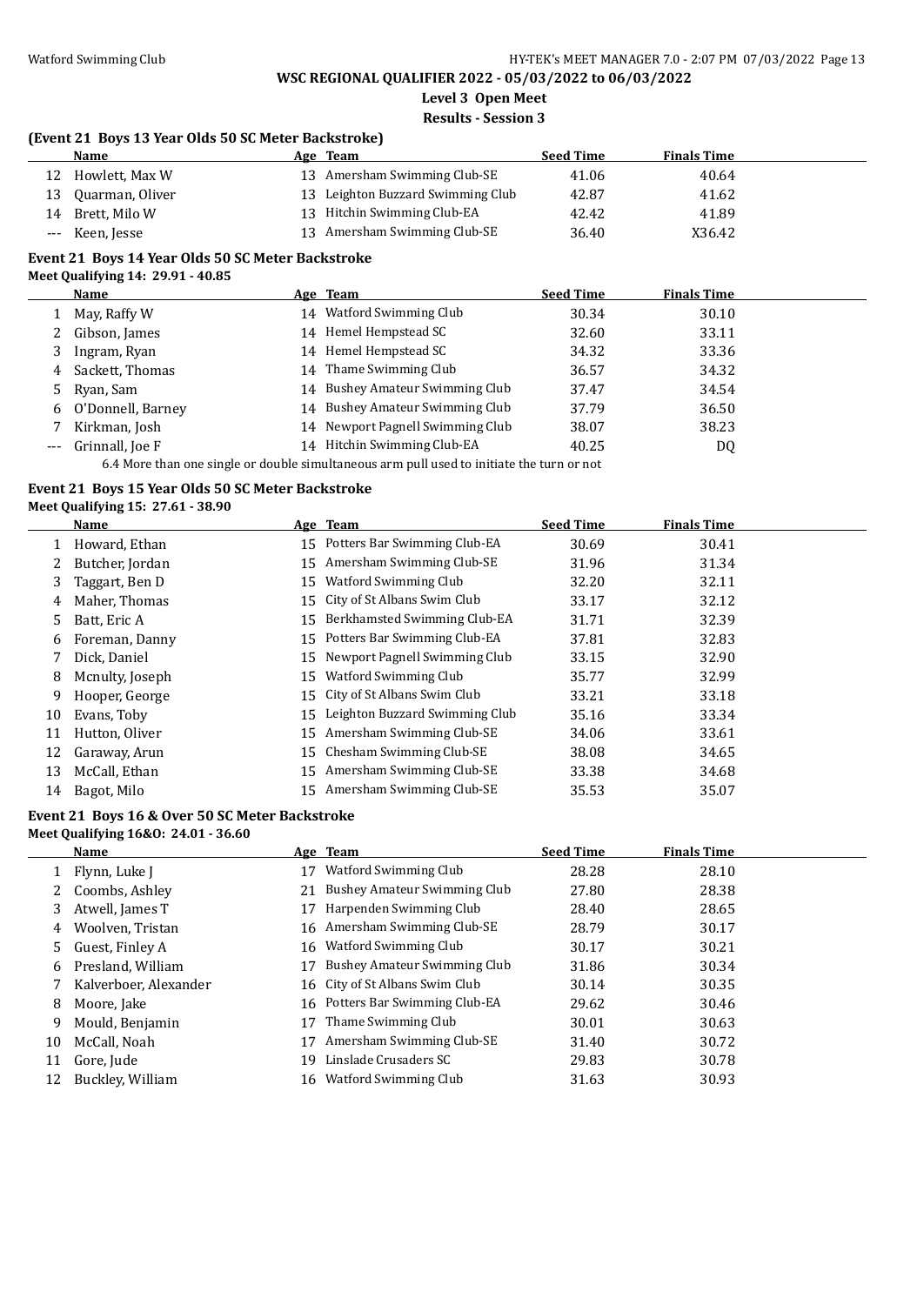**Level 3 Open Meet**

#### **Results - Session 3**

#### **(Event 21 Boys 16 & Over 50 SC Meter Backstroke)**

|       | Name                                                                                                         |    | Age Team                     | <b>Seed Time</b> | <b>Finals Time</b> |  |  |
|-------|--------------------------------------------------------------------------------------------------------------|----|------------------------------|------------------|--------------------|--|--|
| 13    | Twyford, Alex                                                                                                | 16 | Bushey Amateur Swimming Club | 34.71            | 31.58              |  |  |
| 14    | Jivram, Romir P                                                                                              | 17 | Watford Swimming Club        | 31.32            | 31.64              |  |  |
| 15    | Sharma, Manik                                                                                                | 17 | Amersham Swimming Club-SE    | 31.75            | 31.93              |  |  |
| 16    | Sawyer, Joel A                                                                                               | 16 | Amersham Swimming Club-SE    | 31.25            | 32.17              |  |  |
| 17    | Lawrence, Harry                                                                                              | 17 | Verulam Swim Club-EA         | 31.93            | 32.29              |  |  |
| 18    | Taverner, Charlie                                                                                            | 17 | Bushey Amateur Swimming Club | 32.83            | 32.37              |  |  |
| 19    | Whelan, Max                                                                                                  | 16 | Verulam Swim Club-EA         | 33.79            | 32.76              |  |  |
| 20    | Kovar, Patrick                                                                                               | 18 | <b>Watford Swimming Club</b> | 34.47            | 33.43              |  |  |
| 21    | Mowbray, George                                                                                              | 17 | Amersham Swimming Club-SE    | 30.86            | 33.48              |  |  |
| 22    | Gleeson, James                                                                                               | 17 | Verulam Swim Club-EA         | 33.39            | 33.97              |  |  |
| 23    | Sutton, Joe W                                                                                                | 17 | <b>Watford Swimming Club</b> | 34.48            | 34.54              |  |  |
| 24    | Padgham, Charlie                                                                                             | 16 | Bushey Amateur Swimming Club | 36.33            | 35.20              |  |  |
| 25    | Imondi, Luca A                                                                                               | 16 | Harpenden Swimming Club      | 36.15            | 35.25              |  |  |
| $---$ | Binnington, Sam                                                                                              |    | 16 Harpenden Swimming Club   | 32.64            | <b>XDQ</b>         |  |  |
|       | 7. A Marrie Alarm and affinite and architecture (Alarm and architecture at the field alarm and announced and |    |                              |                  |                    |  |  |

6.4 More than one single or double simultaneous arm pull used to initiate the turn or not

#### **Event 22 Girls 10 Year Olds 50 SC Meter Butterfly**

**Meet Qualifying 10: 35.31 - 53.90**

| Name               | Team<br>Age                    | <b>Seed Time</b> | <b>Finals Time</b> |  |
|--------------------|--------------------------------|------------------|--------------------|--|
| Stewart, Charlotte | 10 City of St Albans Swim Club | 52.06            | 49.72              |  |
| Cowie, Isabelle G  | 10 Watford Swimming Club       | 50.36            | 53.18              |  |

#### **Event 22 Girls 11 Year Olds 50 SC Meter Butterfly Meet Qualifying 11: 32.11 - 51.30**

|    | Name             | Age Team                       | <b>Seed Time</b> | <b>Finals Time</b> |
|----|------------------|--------------------------------|------------------|--------------------|
|    | Holland, Niamh S | Hitchin Swimming Club-EA       | 42.14            | 39.98              |
|    | Meyler, Emily K  | Watford Swimming Club          | 48.40            | 46.05              |
| 3  | Hannam, Matilda  | Newport Pagnell Swimming Club  | 45.15            | 46.85              |
| 4  | Scott, Jasmine   | 11 City of St Albans Swim Club | 48.22            | 47.23              |
| 5. | Herbst, Natalie  | 11 City of St Albans Swim Club | 47.28            | 47.77              |
| 6  | Butt, Sophia     | 11 City of St Albans Swim Club | 50.48            | 49.69              |
|    | Rebaudengo, Leia | City of St Albans Swim Club    | 51.11            | 49.95              |

#### **Event 22 Girls 12 Year Olds 50 SC Meter Butterfly Meet Qualifying 12: 31.31 - 49.10**

|     | <b>Name</b>         |    | Age Team                         | <b>Seed Time</b> | <b>Finals Time</b> |  |
|-----|---------------------|----|----------------------------------|------------------|--------------------|--|
|     | Boakes, Lottie      |    | 12 Newport Pagnell Swimming Club | 39.43            | 37.86              |  |
|     | Hayes, Scarlett     |    | 12 Amersham Swimming Club-SE     | 42.19            | 38.79              |  |
| 3   | Butcher, Sienna     | 12 | Amersham Swimming Club-SE        | 39.48            | 39.46              |  |
| 4   | McLoughlin, Ella    |    | 12 Potters Bar Swimming Club-EA  | 41.32            | 39.57              |  |
| 5.  | Baylis, Tabitha     |    | 12 City of St Albans Swim Club   | 44.55            | 40.46              |  |
| 6   | Czerwinska, Liliana |    | 12 Potters Bar Swimming Club-EA  | 41.90            | 41.18              |  |
|     | Roberton, Tehya     |    | 12 City of St Albans Swim Club   | 46.65            | 41.29              |  |
| 8   | Hehir, Isla         | 12 | Watford Swimming Club            | 47.47            | 42.63              |  |
| --- | Ciaburro, Ruby      |    | 12 Watford Swimming Club         | 39.59            | X36.94             |  |
| --- | Jansen, Olivia      |    | 12 Amersham Swimming Club-SE     | 41.21            | X37.02             |  |
| --- | Claudius, Isabella  |    | 12 City of St Albans Swim Club   | 44.65            | DQ                 |  |
|     |                     |    |                                  |                  |                    |  |

8.2 Arms not brought forward simultaneously or arms not brought forward over the water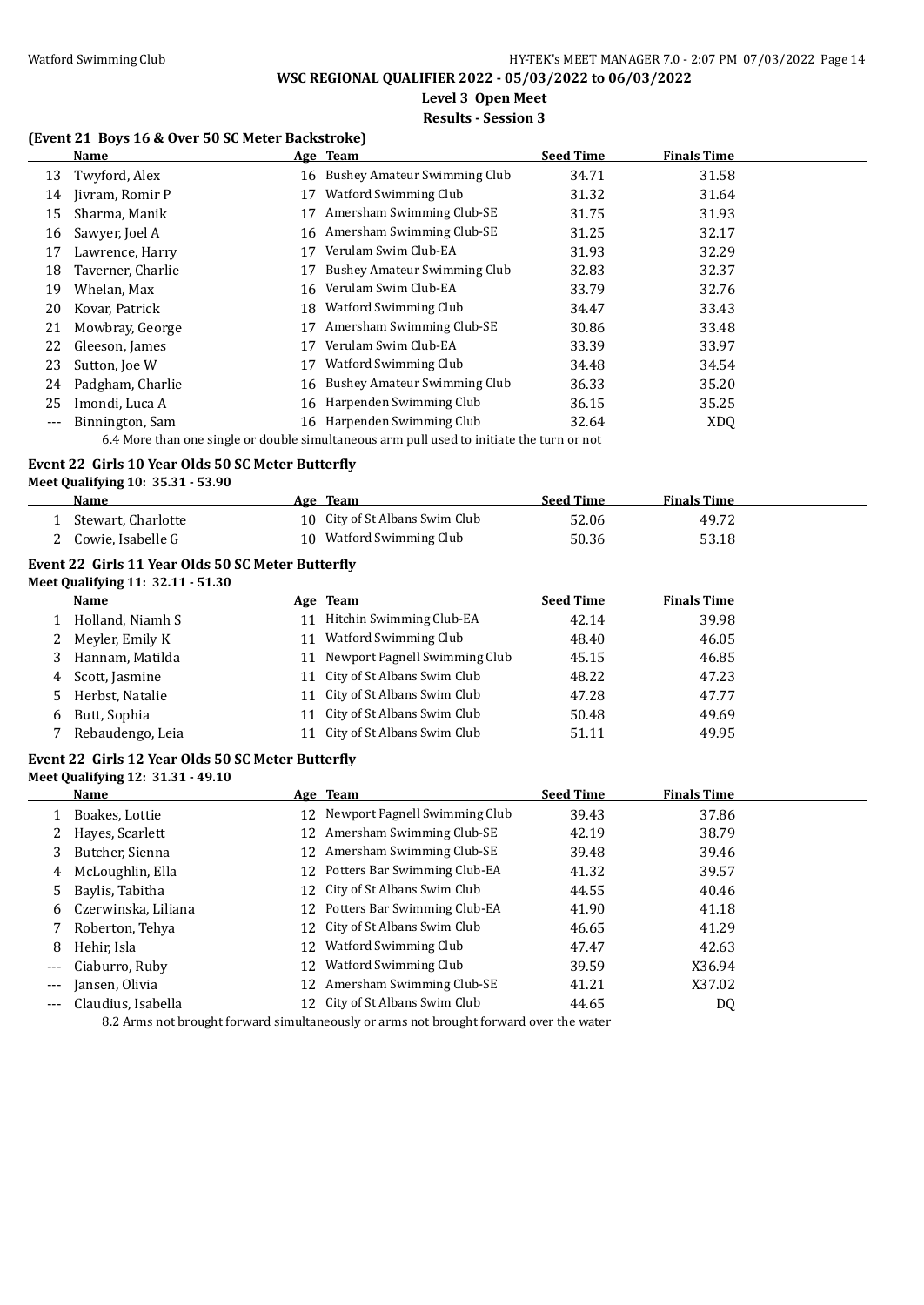**Level 3 Open Meet**

### **Results - Session 3**

#### **Event 22 Girls 13 Year Olds 50 SC Meter Butterfly Meet Qualifying 13: 30.11 - 45.30**

|      | <b>Name</b>                                       |          | Age Team                        | <b>Seed Time</b> | <b>Finals Time</b> |  |
|------|---------------------------------------------------|----------|---------------------------------|------------------|--------------------|--|
| 1    | Tyson, Neve R                                     |          | 13 Amersham Swimming Club-SE    | 34.81            | 33.62              |  |
| 2    | Read, Susannah                                    |          | 13 Hemel Hempstead SC           | 40.13            | 35.01              |  |
| 3    | Armstrong, Grace                                  |          | 13 Dunstable Swimming Club      | 37.08            | 35.33              |  |
| 4    | Czerwinska, Ola                                   |          | 13 Potters Bar Swimming Club-EA | 37.88            | 35.55              |  |
| 5    | Flitton, Amber                                    |          | 13 Dunstable Swimming Club      | 36.37            | 35.72              |  |
| 6    | Wright, Olivia M                                  | 13       | Amersham Swimming Club-SE       | 35.36            | 35.89              |  |
| 7    | Galloway, Ruthie                                  | 13       | Thame Swimming Club             | 37.50            | 36.10              |  |
| 8    | Howlett, Ava N                                    | 13       | Amersham Swimming Club-SE       | 36.41            | 36.13              |  |
| 9    | Reader, Megan                                     | 13       | Watford Swimming Club           | 37.42            | 36.85              |  |
| 10   | Oakes, Jos                                        | 13       | Leighton Buzzard Swimming Club  | 38.02            | 37.27              |  |
| 11   | Evason, Summer R                                  | 13       | Watford Swimming Club           | 41.90            | 38.01              |  |
| 12   | Smith, Rebecca E                                  | 13       | Harpenden Swimming Club         | 42.26            | 39.23              |  |
| 13   | Tuxworth, Jemima                                  | 13       | Thame Swimming Club             | 41.44            | 40.83              |  |
| 14   | Barnard, Lucy                                     | 13       | Potters Bar Swimming Club-EA    | 42.81            | 41.23              |  |
| 15   | Armstrong, Amber L                                |          | 13 Amersham Swimming Club-SE    | 43.39            | 41.78              |  |
| 16   | MacGregor, Maya C                                 | 13       | Tring Swimming Club-EA          | 43.65            | 42.51              |  |
| 17   | Wilson, Mia                                       |          | 13 Watford Swimming Club        | 42.20            | 42.57              |  |
|      | Event 22 Girls 14 Year Olds 50 SC Meter Butterfly |          |                                 |                  |                    |  |
|      | Meet Qualifying 14: 29.91 - 42.60<br>Name         |          | Age Team                        | <b>Seed Time</b> | <b>Finals Time</b> |  |
| 1    | Cross, Jemima                                     |          | 14 Hitchin Swimming Club-EA     | 33.30            | 32.87              |  |
| 2    | Coster, Nell S                                    |          | 14 Berkhamsted Swimming Club-EA | 34.23            | 33.47              |  |
| 3    | Hutton, Chloe M                                   |          | 14 Amersham Swimming Club-SE    | 34.15            | 33.54              |  |
| 4    | Holliss, Sophie                                   | 14       | City of St Albans Swim Club     | 34.36            | 33.68              |  |
| 5    | Evans, Charlotte                                  | 14       | Leighton Buzzard Swimming Club  | 35.28            | 33.88              |  |
| $*6$ | Lazauskaite, Angelica                             | 14       | Watford Swimming Club           | 34.22            | 34.20              |  |
| *6   | Janhavi, Janhavi                                  | 14       | Watford Swimming Club           | 33.80            | 34.20              |  |
| 8    | Alder, Alice                                      | 14       | Newport Pagnell Swimming Club   | 36.68            | 35.38              |  |
| 9    | Pears, Charlotte                                  | 14       | Hemel Hempstead SC              | 37.60            | 36.02              |  |
| 10   | Ivanova, Aksinia                                  | 14       | Potters Bar Swimming Club-EA    | 37.62            | 36.09              |  |
| 11   | Barker, Kiran P                                   | 14       | Harpenden Swimming Club         | 37.14            | 36.44              |  |
| 12   | Newman, Madeline                                  | 14       | Hemel Hempstead SC              | 38.63            | 36.54              |  |
| 13   | Butt, Amelia                                      | 14       | City of St Albans Swim Club     | 36.17            | 37.25              |  |
| 14   | Tapre, Prisha R                                   |          | 14 Watford Swimming Club        | 39.14            | 37.30              |  |
| 15   | Karkunaite, Perla                                 |          | Verulam Swim Club-EA            | 41.60            | 38.79              |  |
| 16   | Goose, Amelie                                     | 14       | City of St Albans Swim Club     | 39.86            | 39.70              |  |
| 17   | So, Clementine                                    | 14<br>14 | Verulam Swim Club-EA            | 41.87            | 40.46              |  |
|      |                                                   |          |                                 |                  |                    |  |
| 18   | Takher, Harmani K                                 |          | 14 Watford Swimming Club        | 40.22            | 41.89              |  |

#### **Event 22 Girls 15 Year Olds 50 SC Meter Butterfly Meet Qualifying 15: 29.71 - 38.20**

|   | <b>Name</b>        |     | Age Team                        | <b>Seed Time</b> | <b>Finals Time</b> |
|---|--------------------|-----|---------------------------------|------------------|--------------------|
|   | Reid, Josie P      |     | 15 Berkhamsted Swimming Club-EA | 31.28            | 31.71              |
|   | 2 Shackell, Maya V | 15  | Watford Swimming Club           | 31.40            | 31.88              |
|   | Gomez Pavon, Gaby  |     | 15 Potters Bar Swimming Club-EA | 32.86            | 32.40              |
| 4 | Jones, Amelia      | 15  | Amersham Swimming Club-SE       | 32.94            | 32.48              |
|   | Medlicott, Jessica | 15. | Dunstable Swimming Club         | 33.12            | 32.52              |
| b | Davis, Jennifer    | 15  | Dunstable Swimming Club         | 32.50            | 32.66              |